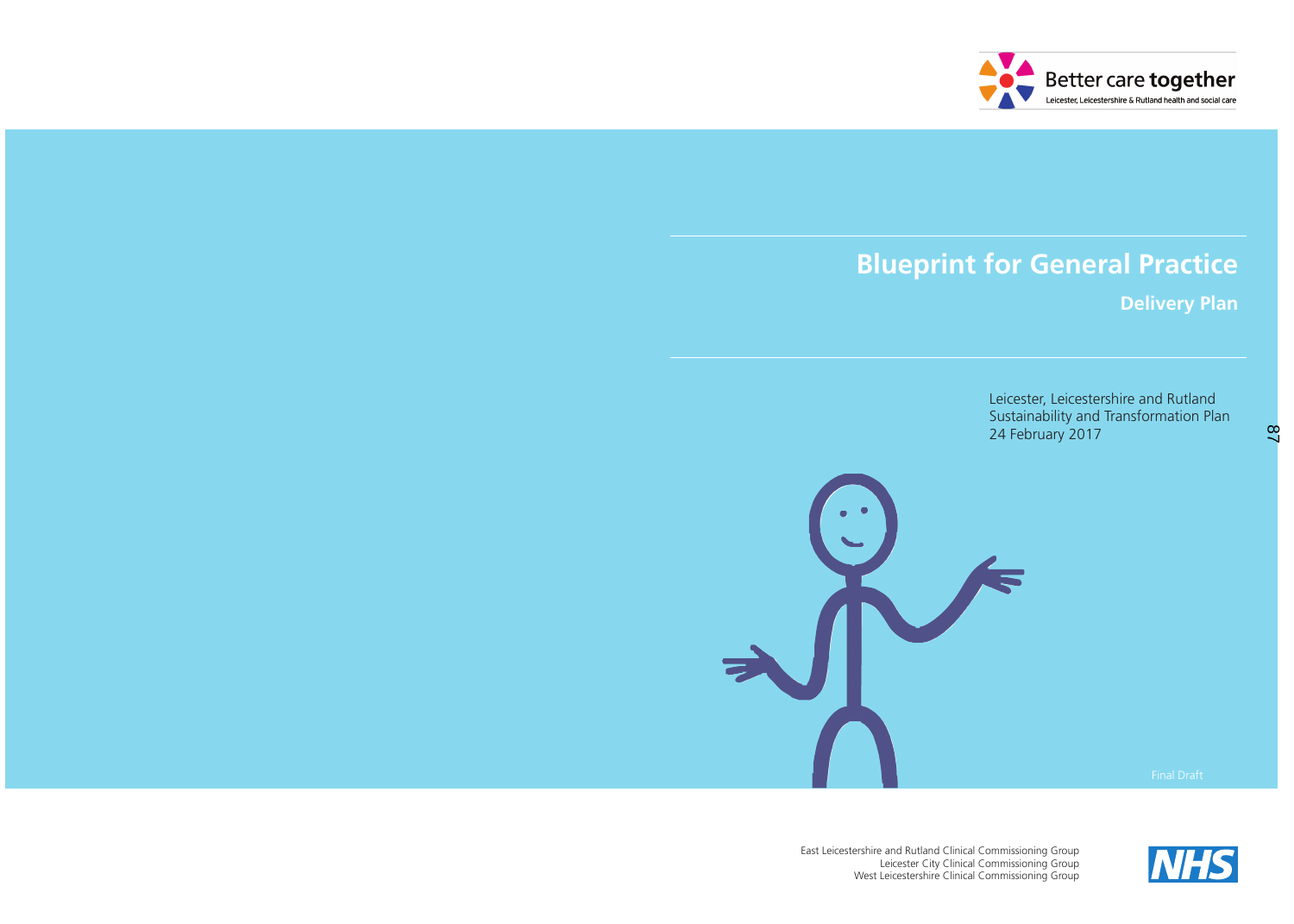Secondary care spend for high risk patients reduced, so increase in the number of patients seen, treated, and managed in community settings.

Full rollout completed across LLR

Number of practices adopting the toolkits, thereby increasing access

Participation in engagement events by providers, patients and stakeholders. Feedback received, and demonstrable evidence that feedback has been considered and acted upon

TBC - as part of Capacity Plan

- ILTs launched number of patients identified vs. cared for via ILT
- Number of each intervention delivered for high risk group
- Decrease in patients seeking non-urgent healthcare in secondary care

| <b>GPFV - Model of Care - LLR</b><br><b>Deliver the model for As described in the narrative document supporting this</b><br>GP time freed up to concentrate on multi<br><b>Individual Patient Level actions</b><br>delivery plan across Leicester, Leicestershire and Rutland<br>morbid patients.<br>general practice<br>June 2018<br>STP area we have a total population of 1,061,800 with a<br>Full roll out of e consultation<br>across LLR<br>£820k (2016/20)<br>forecast increase over the next five years of 3.6% for<br>Demand and capacity audit completed and<br>for econsultation<br>informing the CCG models for extended<br>children and young people, 1.7% for adults and 11.1% for<br>Improve patient access to core general practice via<br><b>July 2017</b><br>older people. The age structure of the area is on par with<br>demand and capacity audit at practice level, in conjunction<br>access<br>£14k (2017)<br>the national average but there is a variation with Leicester<br>with the local workforce survey<br>for workforce audit<br>having a higher population of young people and East<br>Best practice models identified and shared,<br>Further funding linked to<br>April 17/March 18<br>with evidence of impact on quality of service<br>Leicestershire and Rutland has more people age over 50.<br>Promote patient role in demand management through<br>LLR STP<br>Analysing our health data identified the following areas that<br>coaching /education supported by PPGs.<br>provision.<br>LLR STP GP<br>we need to address.<br>Programme<br>April 17/March 18<br>ncrease in the number of patients seen,<br>Improved access to General practice through identification<br>Board<br>Reducing the variation in life expectancy<br>& roll-out of best practice models across LLR practices<br>reated and managed in community settings<br>Reducing the variation in health outcomes<br>Improved pre-planned access to General Practice for<br>patients at high risk of emergency or elective admission<br>Reduce premature mortality<br>through local CCG schemes<br>Improve the early detection of cancers and cancer<br>Engagment of providers, patients and other stakeholders<br>performance<br>in developing the model of care and playing an active role<br>in its delivery<br>Improving mental health outcomes<br>Fully developed ILT which wrap around the<br>At a collaborative level<br>Move from chronic disease management to prevention<br>patient and their general practice, extending<br>Monthly IT board<br>the care and support that can be delivered in<br>Actively lead the implementation of all ILTs across LLR<br>Significant engagement with stakeholders has taken place<br>based on geographic footprints acorss General Practice,<br>meetings<br>community settings. Monthly meetings of<br>to date, with more than 50 events held. Further work is<br>each ILT and monitoring through the<br>community services and social care.<br>required however to ensure universal understanding and<br>lintegrated Team Programme Board.<br><b>LLR</b><br>support for our plans and priorities.<br>Nov 17<br>Identify cohort of high risk patients for focus and test<br>health and social care interventions to be delivered.<br>Slow the rate of growth in use of acute<br>emergency services and increasingly meet<br>Undertake test beds in each CCG area of<br>April-Sept 2017<br>peoples needs in lower acuity settings<br>LLR STP<br>multiprofessional working following approval by LLR<br>Integrated<br>Integrated Teams programme board.<br><b>Teams Board</b><br>April 2017<br>Each Integrated Locality Leadership Team to complete<br>EMLA development programme.<br>Commnence Feb<br>2017<br>Develop and submit bids for the NHSE Primary Care<br>Home Scheme<br>June 2017<br>Using the foundation of ILT to develop Primary and<br><b>Nov 2017</b><br>Community MCP model and enact through an MCP<br>contract.<br><b>LLR</b><br>At a specialist level<br>September 17<br>Model of specialist support agreed across<br>LLR with implentation commencing Q3/4 -<br>which brings specialits support nearer to<br>Agree the model of specialist support to the Integrated<br>patients in their community; reduce the time<br>Locality Teams across LLR<br>taken to access specialist input;reduice the<br>Explore the potential of the specialist GP role<br>number of separate steps in care pathways | Schemes | Key deliverables | <b>Baseline Position</b> | <b>Investment (Inc. Dates)</b> | <b>Action/Milestone</b> | <b>Action Owner</b><br>(organisation) | <b>Milestone Delivery</b><br>Date | <b>Success Measure</b> |
|---------------------------------------------------------------------------------------------------------------------------------------------------------------------------------------------------------------------------------------------------------------------------------------------------------------------------------------------------------------------------------------------------------------------------------------------------------------------------------------------------------------------------------------------------------------------------------------------------------------------------------------------------------------------------------------------------------------------------------------------------------------------------------------------------------------------------------------------------------------------------------------------------------------------------------------------------------------------------------------------------------------------------------------------------------------------------------------------------------------------------------------------------------------------------------------------------------------------------------------------------------------------------------------------------------------------------------------------------------------------------------------------------------------------------------------------------------------------------------------------------------------------------------------------------------------------------------------------------------------------------------------------------------------------------------------------------------------------------------------------------------------------------------------------------------------------------------------------------------------------------------------------------------------------------------------------------------------------------------------------------------------------------------------------------------------------------------------------------------------------------------------------------------------------------------------------------------------------------------------------------------------------------------------------------------------------------------------------------------------------------------------------------------------------------------------------------------------------------------------------------------------------------------------------------------------------------------------------------------------------------------------------------------------------------------------------------------------------------------------------------------------------------------------------------------------------------------------------------------------------------------------------------------------------------------------------------------------------------------------------------------------------------------------------------------------------------------------------------------------------------------------------------------------------------------------------------------------------------------------------------------------------------------------------------------------------------------------------------------------------------------------------------------------------------------------------------------------------------------------------------------------------------------------------------------------------------------------------------------------------------------------------------------------------------------------------------------------------------------------------------------------------------------------------------------------------------------------------------------------------------------------------------------------------------------------------------------------------------------------------------------------------------------------------------------------------------------------------------------------------------------------------------------------------------------------------------------------------------------------------------------------------------------------------------------------------------------------------------------------------------------------------------------------------------------------------------------------------|---------|------------------|--------------------------|--------------------------------|-------------------------|---------------------------------------|-----------------------------------|------------------------|
|                                                                                                                                                                                                                                                                                                                                                                                                                                                                                                                                                                                                                                                                                                                                                                                                                                                                                                                                                                                                                                                                                                                                                                                                                                                                                                                                                                                                                                                                                                                                                                                                                                                                                                                                                                                                                                                                                                                                                                                                                                                                                                                                                                                                                                                                                                                                                                                                                                                                                                                                                                                                                                                                                                                                                                                                                                                                                                                                                                                                                                                                                                                                                                                                                                                                                                                                                                                                                                                                                                                                                                                                                                                                                                                                                                                                                                                                                                                                                                                                                                                                                                                                                                                                                                                                                                                                                                                                                                                                     |         |                  |                          |                                |                         |                                       |                                   |                        |
|                                                                                                                                                                                                                                                                                                                                                                                                                                                                                                                                                                                                                                                                                                                                                                                                                                                                                                                                                                                                                                                                                                                                                                                                                                                                                                                                                                                                                                                                                                                                                                                                                                                                                                                                                                                                                                                                                                                                                                                                                                                                                                                                                                                                                                                                                                                                                                                                                                                                                                                                                                                                                                                                                                                                                                                                                                                                                                                                                                                                                                                                                                                                                                                                                                                                                                                                                                                                                                                                                                                                                                                                                                                                                                                                                                                                                                                                                                                                                                                                                                                                                                                                                                                                                                                                                                                                                                                                                                                                     |         |                  |                          |                                |                         |                                       |                                   |                        |
|                                                                                                                                                                                                                                                                                                                                                                                                                                                                                                                                                                                                                                                                                                                                                                                                                                                                                                                                                                                                                                                                                                                                                                                                                                                                                                                                                                                                                                                                                                                                                                                                                                                                                                                                                                                                                                                                                                                                                                                                                                                                                                                                                                                                                                                                                                                                                                                                                                                                                                                                                                                                                                                                                                                                                                                                                                                                                                                                                                                                                                                                                                                                                                                                                                                                                                                                                                                                                                                                                                                                                                                                                                                                                                                                                                                                                                                                                                                                                                                                                                                                                                                                                                                                                                                                                                                                                                                                                                                                     |         |                  |                          |                                |                         |                                       |                                   |                        |

### **KPIs/Plan trajectory**

Increase in the number of patients successfully treated within community settings

Increase in the number of patients successfully treated within community settings

Deliver the left shift of agreed pathways from secondary care into the community from an elective care perspective

Deliver the left shift of agreed pathways from secondary care into the community from an non-elective care perspective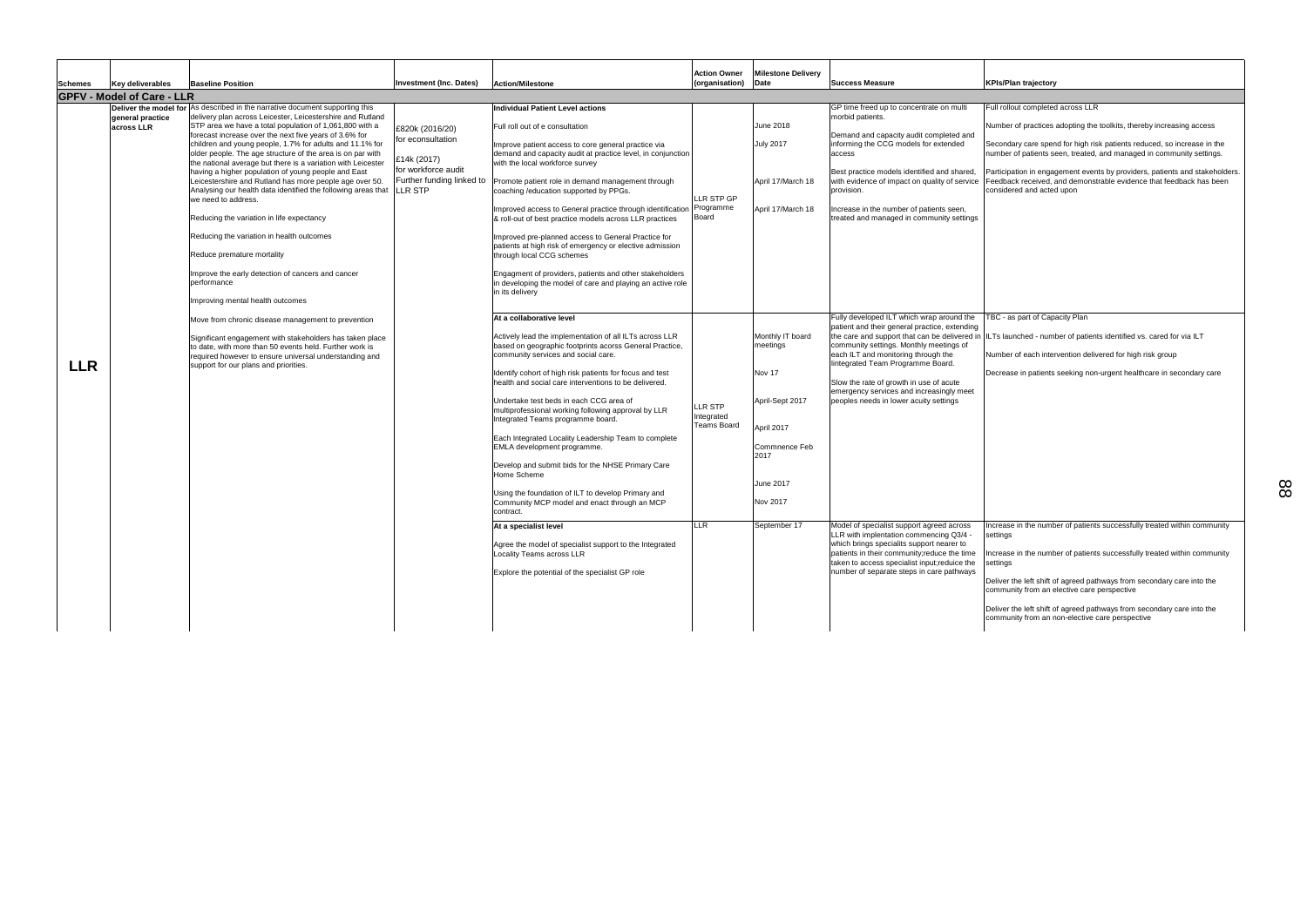| <b>Schemes</b> | <b>Key deliverables</b>           | <b>Baseline Position</b>                                                                                                                                                                                                                                                                                                                                                                                                                                                                                                                                                                                                                                                                                                                                                                                                                                                                                                                                                                                                                                                                                                                                                                                                                                                                                                                                                                                                                                                                                                                                                                                                                                                                                                                                                                          | <b>Investment (Inc. Dates)</b>                                                                                                                                                                                                                                                                                                                                                                                                                                                     | <b>Action/Milestone</b>                                                                                                                                                                                                                                                                                                                                                                                                                                                                                                                                                                                                                                                                                                                                                                                                                                                                                                                                                                                                                                                                                                                                                                                                                                                                                              | <b>Action Owner</b><br>(organisation)                               | <b>Milestone Delivery</b><br><b>Date</b>                                                                                                                                                             | <b>Success Measure</b>                                                                                                                                                                                                                                                                                                                                                                                                                                                                                                                                                                                                                                         |
|----------------|-----------------------------------|---------------------------------------------------------------------------------------------------------------------------------------------------------------------------------------------------------------------------------------------------------------------------------------------------------------------------------------------------------------------------------------------------------------------------------------------------------------------------------------------------------------------------------------------------------------------------------------------------------------------------------------------------------------------------------------------------------------------------------------------------------------------------------------------------------------------------------------------------------------------------------------------------------------------------------------------------------------------------------------------------------------------------------------------------------------------------------------------------------------------------------------------------------------------------------------------------------------------------------------------------------------------------------------------------------------------------------------------------------------------------------------------------------------------------------------------------------------------------------------------------------------------------------------------------------------------------------------------------------------------------------------------------------------------------------------------------------------------------------------------------------------------------------------------------|------------------------------------------------------------------------------------------------------------------------------------------------------------------------------------------------------------------------------------------------------------------------------------------------------------------------------------------------------------------------------------------------------------------------------------------------------------------------------------|----------------------------------------------------------------------------------------------------------------------------------------------------------------------------------------------------------------------------------------------------------------------------------------------------------------------------------------------------------------------------------------------------------------------------------------------------------------------------------------------------------------------------------------------------------------------------------------------------------------------------------------------------------------------------------------------------------------------------------------------------------------------------------------------------------------------------------------------------------------------------------------------------------------------------------------------------------------------------------------------------------------------------------------------------------------------------------------------------------------------------------------------------------------------------------------------------------------------------------------------------------------------------------------------------------------------|---------------------------------------------------------------------|------------------------------------------------------------------------------------------------------------------------------------------------------------------------------------------------------|----------------------------------------------------------------------------------------------------------------------------------------------------------------------------------------------------------------------------------------------------------------------------------------------------------------------------------------------------------------------------------------------------------------------------------------------------------------------------------------------------------------------------------------------------------------------------------------------------------------------------------------------------------------|
|                | <b>GPFV - Model of Care - ELR</b> |                                                                                                                                                                                                                                                                                                                                                                                                                                                                                                                                                                                                                                                                                                                                                                                                                                                                                                                                                                                                                                                                                                                                                                                                                                                                                                                                                                                                                                                                                                                                                                                                                                                                                                                                                                                                   |                                                                                                                                                                                                                                                                                                                                                                                                                                                                                    |                                                                                                                                                                                                                                                                                                                                                                                                                                                                                                                                                                                                                                                                                                                                                                                                                                                                                                                                                                                                                                                                                                                                                                                                                                                                                                                      |                                                                     |                                                                                                                                                                                                      |                                                                                                                                                                                                                                                                                                                                                                                                                                                                                                                                                                                                                                                                |
| <b>ELR</b>     | general practice<br>across LLR    | Deliver the model for GP localities have a history of collaborative working. In £0.50 per patient per<br>2014 the CCG worked with its member practices to<br>develop the Primary Care Strategy this was<br>codesigned and aligns to the overall LLR model.<br>Whilst some progress has been made the CCG<br>acknowledges that further impetus is required to fully<br>realise the ambition. The practices have recognised<br>the opportunity of the development of the GP<br>landscape and in 2015/16 the ELR GP Federation was primary care at scale<br>formed as a legally constituted organisation covering<br>all 31 member practices. The federation received<br>development funding from the CCG to assist in its<br>establishment. The ELR GP Federation mission is "To<br>champion through GPs and their practices, investment £6 per patient<br>and delivery healthcare services at scale for patients<br>across East Leicestershire and Rutland".<br>The ELR GP Federation is already beginning to<br>support locality members practices with regards to<br>changing the way care is delivered and the<br>infrastructure that supports this through:<br>Integrated Locality Teams - support practices in the<br>Development of the 'leadership teams' in the four ELR<br>localities (B&L, Melton/Syston, Market Harborough,<br>O&W) to work towards developing 'wrap around<br>community services'.<br>Primary Care Home-The Rutland Locality has been<br>successful in its bid and is a key opportunity for<br>developing new models of working. Learning<br>will be shared across the CCGs as we develop<br>integrated locality teams.<br>GP Programme Board-the ELR GP Federation are<br>an active part of the Board who are now taking on<br>delivery of GP Five Year Forward View. | vear 2017/18 and<br>2018/19 to enable<br>Federation to develop as Practice.<br>lead for key work streams<br>and £1.00 per patient to<br>create investment 'pot'<br>for practices to develop<br>initiatives<br>discretionary spend<br>investment into complex<br>patient management,<br>incorporating risk<br>patient management via<br>an Integrated Teams<br>approach to care<br>delivery.<br>Leicestershire County<br>Better Care Fund (BCF)<br>£3.3m for 2017/18 and<br>2018/19 | <b>Individual Practice Level Actions</b><br>Supporting sustainability and resilience in General<br>Identifying and tackling unwarranted variation by the<br>use of risk stratification.<br>Supporting practices to improve the model in which<br>they deliver care to nursing homes within sub-locality<br>teams.<br>Development of practices individually within sub-<br>locality teams whilst still retaining practice identity.<br>Integration of new roles within practices, contributing<br>to the development of a primary care MDT.<br>stratification and complex Practice Contract and Quality Reviews and<br>Appraisals completed with achievable action plans<br>implemented.<br><b>Collective Level Actions</b><br>Federation driven actions, supporting primary care<br>delivery at scale<br>Delivery of primary care transformation strategy,<br>linked to primary care discretionary spend<br>Facilitation of a ELR GP Federation Teaching<br>Academy<br>Aiding the recruitment and retention and the<br>development of new roles i.e. pharmacists in general<br>practice<br>Federation led coordination of 7 day extended<br>primary care and urgent primary care services<br>Federated approach to project delivery, enabling an<br>ELR-wide response to presenting challenges and<br>opportunities. | <b>ELR CCG</b><br><b>ELR GPs</b><br>ELR CCG<br>ELR GP<br>Federation | From April 17<br>From Jan 17<br>Throughout 2017/18<br>Throughout 2017/18<br>Throughout 2017/18<br>From April 18<br>From Jan 17<br>2017/18<br>From April 18<br>2017/18 & 2018/19<br>2017/18 & 2018/19 | Focussing of primary care MDT capacity<br>to maximise impact<br>Improved outcomes for care home<br>patients and target populations<br>Increase in practices resilience<br>Multi-functioning, MDT working across<br>primary care<br>Sustainable and high quality practices<br>Achievements of clinical and quality<br>indicators<br>Delivery of the Primary Care Workforce<br>Strategy (see workforce section)<br>Delivery of the Primary Care Workforce<br>Strategy (see workforce section)<br>Multi-functioning, MDT working across<br>primary care<br>Federation led Integrated Community<br>services<br>Federation led approach to core service<br>delivery |

# **KPIs/Plan trajectory** Practices achieving their case mix adjusted spend KPIs agreed between partner practices and care homes Roll out of transformational programmes Heart Failure/Atrial Fibrillation: Management of BP in stroke patients of >150/90 End of Life :Increase/maintenance in practice palliative care registers (1%) and 100% of Care management plans completed for EOL patients in Care Homes.

Delivery of plan

Delivery of Primary Care Workforce Strategy

Roll out of transformational workforce programme

Procurement and mobilisation of new Integrated Service contracts

Delivery of Federation Business Plan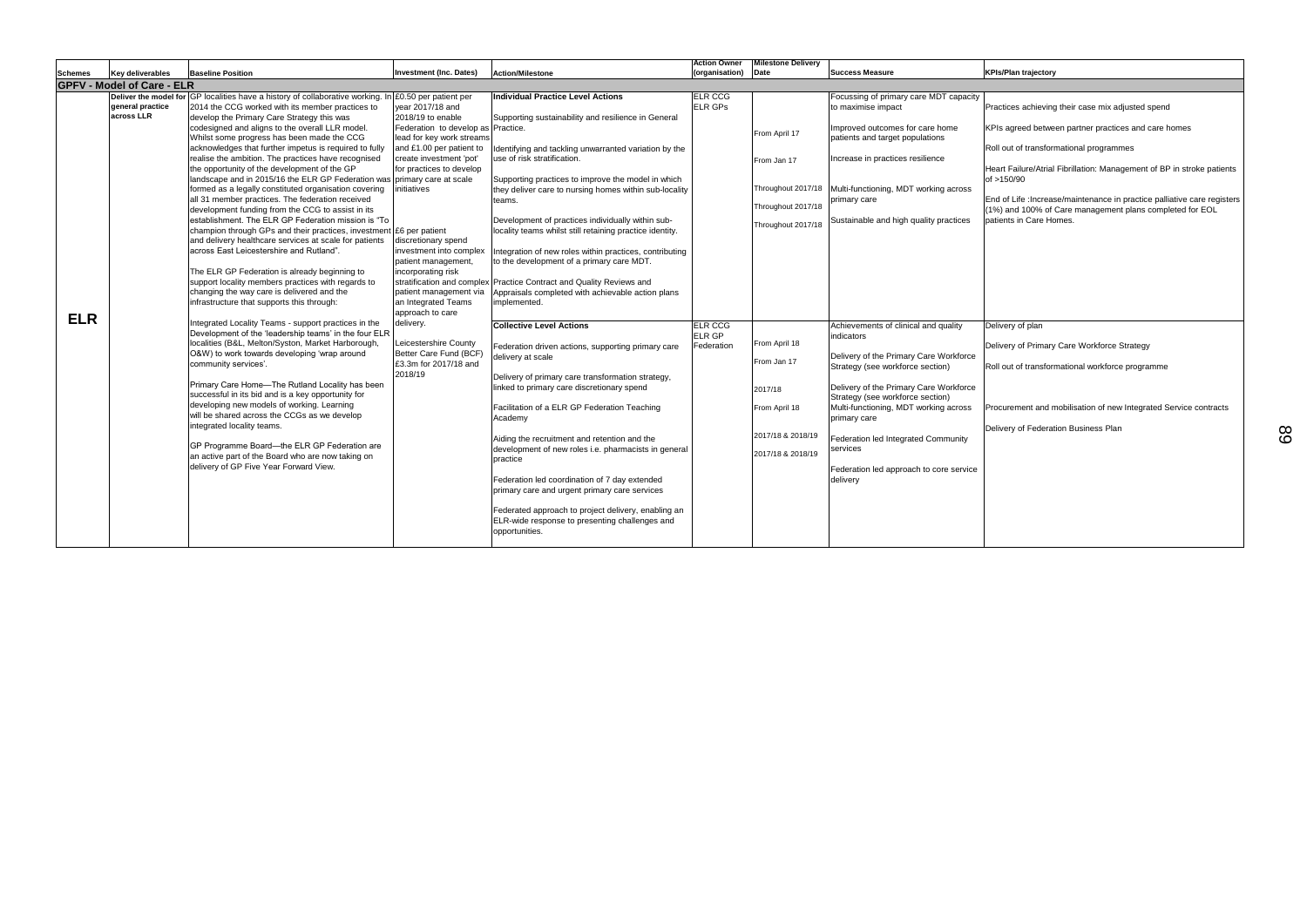|                |                                   |                                                                                                                                                                                                                                                                                                                                                                                                                                                                                                                                                                                                                                                                                                                                                                                                                                                                                                                                                                                                                                                                                                                                                                                         |                                                               |                                                                                                                                                                                                                                                                                                                                                                                                                                                                                                                                                                                                                                                                                                                                                                                                                               | <b>Action Owner</b> | <b>Milestone Delivery</b>                                                                                                                                                                                                              |                                                                                                                                                                                                                                                                                                                                                                                                                                                                                                                                                                                         |                                                                                                             |
|----------------|-----------------------------------|-----------------------------------------------------------------------------------------------------------------------------------------------------------------------------------------------------------------------------------------------------------------------------------------------------------------------------------------------------------------------------------------------------------------------------------------------------------------------------------------------------------------------------------------------------------------------------------------------------------------------------------------------------------------------------------------------------------------------------------------------------------------------------------------------------------------------------------------------------------------------------------------------------------------------------------------------------------------------------------------------------------------------------------------------------------------------------------------------------------------------------------------------------------------------------------------|---------------------------------------------------------------|-------------------------------------------------------------------------------------------------------------------------------------------------------------------------------------------------------------------------------------------------------------------------------------------------------------------------------------------------------------------------------------------------------------------------------------------------------------------------------------------------------------------------------------------------------------------------------------------------------------------------------------------------------------------------------------------------------------------------------------------------------------------------------------------------------------------------------|---------------------|----------------------------------------------------------------------------------------------------------------------------------------------------------------------------------------------------------------------------------------|-----------------------------------------------------------------------------------------------------------------------------------------------------------------------------------------------------------------------------------------------------------------------------------------------------------------------------------------------------------------------------------------------------------------------------------------------------------------------------------------------------------------------------------------------------------------------------------------|-------------------------------------------------------------------------------------------------------------|
| <b>Schemes</b> | Key deliverables                  | <b>Baseline Position</b>                                                                                                                                                                                                                                                                                                                                                                                                                                                                                                                                                                                                                                                                                                                                                                                                                                                                                                                                                                                                                                                                                                                                                                | <b>Investment (Inc. Dates)</b>                                | <b>Action/Milestone</b>                                                                                                                                                                                                                                                                                                                                                                                                                                                                                                                                                                                                                                                                                                                                                                                                       | (organisation) Date |                                                                                                                                                                                                                                        | <b>Success Measure</b>                                                                                                                                                                                                                                                                                                                                                                                                                                                                                                                                                                  | <b>KPIs/Plan trajectory</b>                                                                                 |
|                | <b>IGPFV - Model of Care - LC</b> |                                                                                                                                                                                                                                                                                                                                                                                                                                                                                                                                                                                                                                                                                                                                                                                                                                                                                                                                                                                                                                                                                                                                                                                         |                                                               |                                                                                                                                                                                                                                                                                                                                                                                                                                                                                                                                                                                                                                                                                                                                                                                                                               |                     |                                                                                                                                                                                                                                        |                                                                                                                                                                                                                                                                                                                                                                                                                                                                                                                                                                                         |                                                                                                             |
| LC             | general practice<br>across LLR    | <b>Deliver the model for Our developing CCG Primary Care Strategy (2016/17) has</b><br>been co-produced with our member practices, patients, the<br>public and our stakeholders. This plan helps to set out our<br>future vision for primary care, detailing how we will meet the<br>requirements placed on primary care in the coming years.<br>This includes working with our 3 City Federations, our<br>workforce development plans and our estates strategy.<br>Interlinked to this, is our Better Care Fund plan, which sets<br>out the Leicester City model of care for pre- and post-<br>hospital health and social care services. Pilot schemes,<br>developed by front line staff inc. GP's, practice staff, social<br>care and provider partners, have been in place since 2015.<br>These cover services such as enhanced access to General<br>Practice for our most vulnerable and high risk patients,<br>proactive case management of high risk care home patients<br>and 2 hour health and social care response services to<br>prevent both avoidable admissions into hospital and<br>facilitate early discharge for our patients with community<br>support where required. | scheme (PIC GP): £1.2m<br>(17/18)<br>BCF: £4.4m (17/18-18/19) | Planning for Integrated Care Individual practice level actions<br>Identify and tackle unwarranted variation using the ACG<br>system, based on observed vs. expected case mix<br>adjusted secondary care spend at practice level<br>Continue to focus on the Leicester City 'Quality,<br>engagement and delivery in General Practice' programme,<br>driving up the quality of general practice by working with<br>each practice individually.<br>Support the development of roles across General Practice,<br>from enhanced HCA services to clinical pharmacists to GP<br>fellowships in pre-hospital healthcare.<br>Actions at a collective level<br>Support our practices to work more closely together as<br>collectives.<br>Actively lead and facilitate the identification of<br>opportunities for collaborative working. | LC CCG<br>LC CCG    | Practice level data<br>completed in March<br>2017. Replace<br>current system of<br>reporting by June<br>2017.<br>In place for 17/18<br>Ongoing through<br>17/18<br>In place and ongoing<br>Jan 2017 to be<br>completed by June<br>2017 | Practices actively engaged with the use of<br>the data to improve the quality of services<br>provided<br>Practices actively engaged with and enacting<br>the plans agreed through the QED<br>programme<br>Successful applications to NHSE for the<br>Clinical pharmacy bids in Wave 1, with 8<br>appointments made and Wave 2 we have<br>two bids from two GP federations. GP<br>fellowship applications and related training<br>programmes.<br>Attendance at workshops and listening<br>event<br>Member practices and Federations actively<br>engaged in delivery of integrated teams. | Practices achieving t<br>care spend<br>KPI's agreed at pract<br>Increase in the variet<br>100% Engagement f |

| <b>KPIs/Plan trajectory</b>                                                           |
|---------------------------------------------------------------------------------------|
|                                                                                       |
| Practices achieving their case mix adjusted expected level of secondary<br>care spend |
| KPI's agreed at practice level based on agreed plan of action                         |
| Increase in the variety of roles at practice level by staff group                     |
|                                                                                       |
|                                                                                       |
|                                                                                       |
|                                                                                       |
|                                                                                       |
| 100% Engagement from practices by year end.                                           |
|                                                                                       |
|                                                                                       |
|                                                                                       |
|                                                                                       |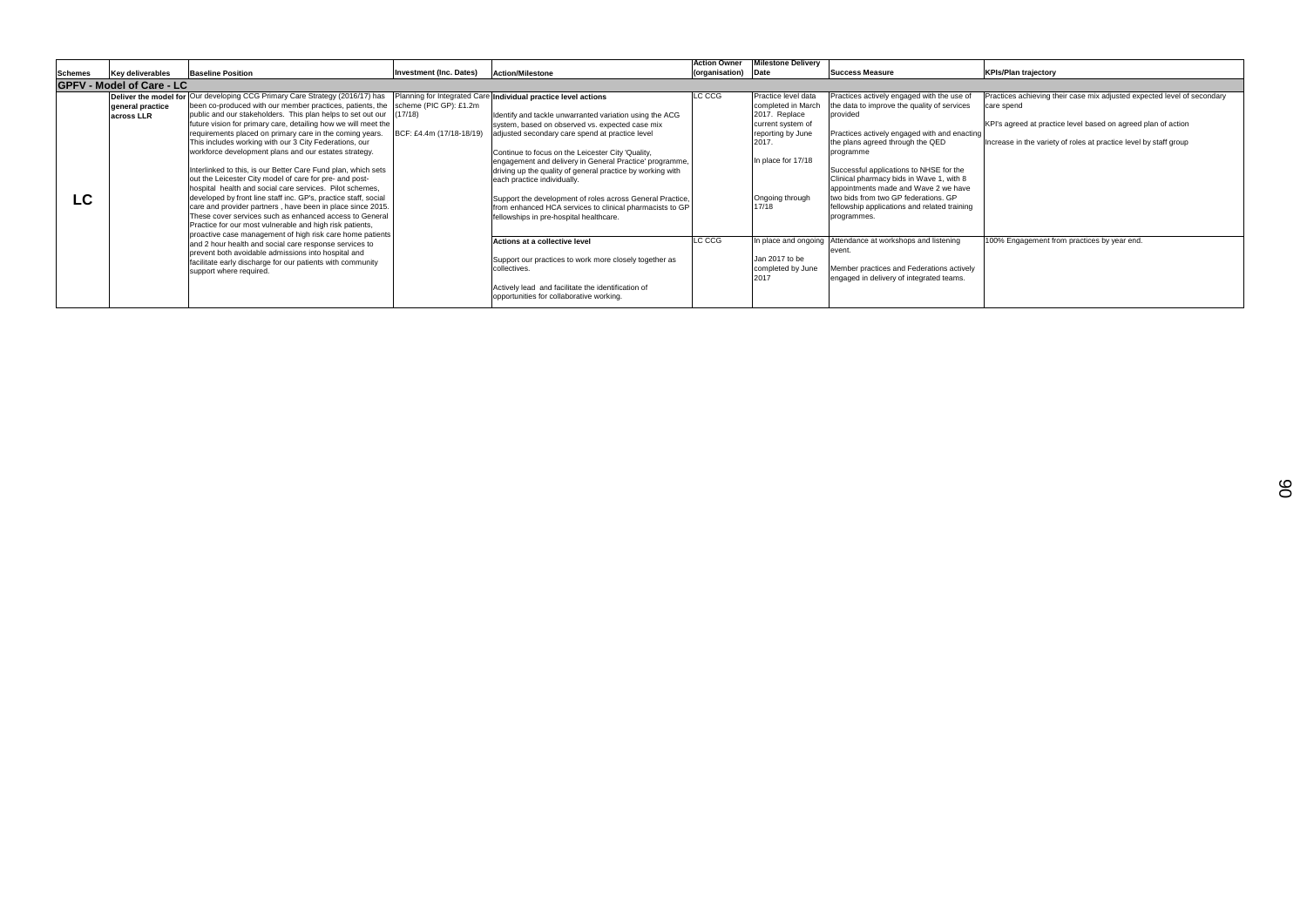| <b>Success Measure</b><br>Investment (Inc. Dates)<br>(organisation) Date<br><b>Action/Milestone</b><br><b>Key deliverables</b><br><b>Baseline Position</b><br><b>Schemes</b><br><b>GPFV - Model of Care - WL</b><br>Federation QIPP 17/18.<br><b>WLCCG</b><br>April2017<br>Federations actively engage with member<br>Deliver the model for Primary Medical Care Plan 2014 and Community<br>Individual Practice Level actions:<br><b>WLCCG</b> Integrated Urgent<br>practices and QIPP requirements achieved<br>Services Plan 2015 co-designed with member<br>general practice<br>Care service 3.7 million<br>Set 2017<br>practices, patients and the public in 2014. Good progress re:<br>Identify and tackle unwarranted variation through the<br>across LLR<br>Reduce Demand in secondary care for both<br>.Practice Appraisals 40k.<br>implementation of both plans via the Integrated Primary and<br>implementation of the Federation QIPP scheme.<br>out patients and emergency admissions and<br>Submitted Feb 2017<br>Community Services Programme Board. Work to date<br>reduction in prescribing spend<br>includes: establishmnet of 4 legally constituted federations in<br>Expand interpractice referral to reduce secondary care<br>Quarterly learning<br>2014 supported by development funding from the CCG to<br>demand<br>Practice Appraisals completed and action<br>time events<br>assist with the developement of the leadership team and<br>BCF: £4,3 m (17/18-18/19) Continue rolling programme of practice appraisals based<br>plans developed and implemented.<br>OD: Federations have led on a number of test beds to<br>equivalent)<br>on quality and sustainability<br>develop an integrtaed approach to care homes, urgent care<br>Federations application successful through<br>and interpractice referrals:3 Integrated Locality leadership<br>the NHSE bidding process, CCG Medicines<br>teams established Dec 16 with 90 day plans in<br>Actively support the development of new roles across<br>Management team rerstructured to align with<br>place; succesful procurement of WLCCG Integrated Urgent<br>General Practice, onto mission of the Federation Clinical<br>federations<br>Care service, mobilsation commenced with contract start<br>Pharmacy Bid.<br>date 1/4/17.<br>Learning events scheduled with postive<br>Deliver general practice upskilling programmes<br>feeedback<br>The WLCCG Better Care fund has key elements within it<br><b>WL</b><br>that supports health and social care needs for people pre<br>and post hospital. Programmes of work have been<br>Federation QIPP fully implemented<br><b>WLCCG</b><br>April 2017<br>At a collective level:<br>developed between general practice, community health<br>providers and social care partners over the past two years<br>Monthly<br>Practice level membership subscription to<br>Implement WLCCG Federation QIPP<br>to enable this support for pre and post hospital care. These<br>the federations achieved supporting<br>services reflect the needs of the most vulnerable risk<br>federation sustainability<br>Commence June<br>Actively engage with the federation through federation<br>stratified population group in the CCG. These include<br>2017<br>locality meetings, the CCG wide federation meeting and<br>proactive care, local urgent health and social care provision<br>Meetings held as per plan<br>federation managers meetings<br>that can be accessed within a two hour response time to<br>reduce the risk of an avoidable hospital admission, support<br>Contract monitoring in place<br>Instigate quarterly contract meetings for federation QIPP. |  |                                                             |  | <b>Action Owner</b> | <b>Milestone Delivery</b> |                                                                                                                                                                                                                                                                                                                                        |
|---------------------------------------------------------------------------------------------------------------------------------------------------------------------------------------------------------------------------------------------------------------------------------------------------------------------------------------------------------------------------------------------------------------------------------------------------------------------------------------------------------------------------------------------------------------------------------------------------------------------------------------------------------------------------------------------------------------------------------------------------------------------------------------------------------------------------------------------------------------------------------------------------------------------------------------------------------------------------------------------------------------------------------------------------------------------------------------------------------------------------------------------------------------------------------------------------------------------------------------------------------------------------------------------------------------------------------------------------------------------------------------------------------------------------------------------------------------------------------------------------------------------------------------------------------------------------------------------------------------------------------------------------------------------------------------------------------------------------------------------------------------------------------------------------------------------------------------------------------------------------------------------------------------------------------------------------------------------------------------------------------------------------------------------------------------------------------------------------------------------------------------------------------------------------------------------------------------------------------------------------------------------------------------------------------------------------------------------------------------------------------------------------------------------------------------------------------------------------------------------------------------------------------------------------------------------------------------------------------------------------------------------------------------------------------------------------------------------------------------------------------------------------------------------------------------------------------------------------------------------------------------------------------------------------------------------------------------------------------------------------------------------------------------------------------------------------------------------------------------------------------------------------------------------------------------------------------------------------------------------------------------------------------------------------------------------------------------------------------------------------------------------------------------------------------------------------------------------------------------------------------------------------------------------------------------------------------------------------------------------------------------------------------------------------------------|--|-------------------------------------------------------------|--|---------------------|---------------------------|----------------------------------------------------------------------------------------------------------------------------------------------------------------------------------------------------------------------------------------------------------------------------------------------------------------------------------------|
|                                                                                                                                                                                                                                                                                                                                                                                                                                                                                                                                                                                                                                                                                                                                                                                                                                                                                                                                                                                                                                                                                                                                                                                                                                                                                                                                                                                                                                                                                                                                                                                                                                                                                                                                                                                                                                                                                                                                                                                                                                                                                                                                                                                                                                                                                                                                                                                                                                                                                                                                                                                                                                                                                                                                                                                                                                                                                                                                                                                                                                                                                                                                                                                                                                                                                                                                                                                                                                                                                                                                                                                                                                                                                       |  |                                                             |  |                     |                           | <b>KPIs/Plan trajectory</b>                                                                                                                                                                                                                                                                                                            |
|                                                                                                                                                                                                                                                                                                                                                                                                                                                                                                                                                                                                                                                                                                                                                                                                                                                                                                                                                                                                                                                                                                                                                                                                                                                                                                                                                                                                                                                                                                                                                                                                                                                                                                                                                                                                                                                                                                                                                                                                                                                                                                                                                                                                                                                                                                                                                                                                                                                                                                                                                                                                                                                                                                                                                                                                                                                                                                                                                                                                                                                                                                                                                                                                                                                                                                                                                                                                                                                                                                                                                                                                                                                                                       |  |                                                             |  |                     |                           |                                                                                                                                                                                                                                                                                                                                        |
| facilitating early discharge from an acute hospital setting.<br>Clear allignment of incentives and plans of<br>Extend the federation led employment of staff to address<br>the CCG, federations and practices.                                                                                                                                                                                                                                                                                                                                                                                                                                                                                                                                                                                                                                                                                                                                                                                                                                                                                                                                                                                                                                                                                                                                                                                                                                                                                                                                                                                                                                                                                                                                                                                                                                                                                                                                                                                                                                                                                                                                                                                                                                                                                                                                                                                                                                                                                                                                                                                                                                                                                                                                                                                                                                                                                                                                                                                                                                                                                                                                                                                                                                                                                                                                                                                                                                                                                                                                                                                                                                                                        |  | people to die in their preferred place of death, as well as |  |                     |                           | Achievement as per<br>100% of 2 Week Wa<br>100% usage of all av<br>100% use of eReferr<br>Increase usage of Ad<br>100% of appraisals o<br>Objectives of learning<br>Achievements as per<br>Prescribing and Non<br>plus 4% rewarded in<br>100% practice repres<br>achieved with minute<br>Achieve contractual<br>Full coverage of the t |

| <b>KPIs/Plan trajectory</b>                                                                                    |
|----------------------------------------------------------------------------------------------------------------|
|                                                                                                                |
| Achievement as per Federation QIPP:                                                                            |
| 100% of 2 Week Wait referrals on PRISM                                                                         |
| 100% usage of all available PRISM pathways                                                                     |
| 100% use of eReferrals by end of March 2018                                                                    |
| Increase usage of Advice & Guidance and Consultant Connect (or<br>equivalent)                                  |
| 100% of appraisals completed                                                                                   |
| Objectives of learning event achieved with tangible patient benefits identified                                |
|                                                                                                                |
| Achievements as per Federation QIPP:                                                                           |
| Prescribing and Non Elective Admissions - Achievement below baseline<br>plus 4% rewarded in increments of 0.1% |
| 100% practice representation at events, monthly federation meetings<br>achieved with minutes and action plan   |
| Achieve contractual compliance                                                                                 |
| Full coverage of the federation support scheme                                                                 |
|                                                                                                                |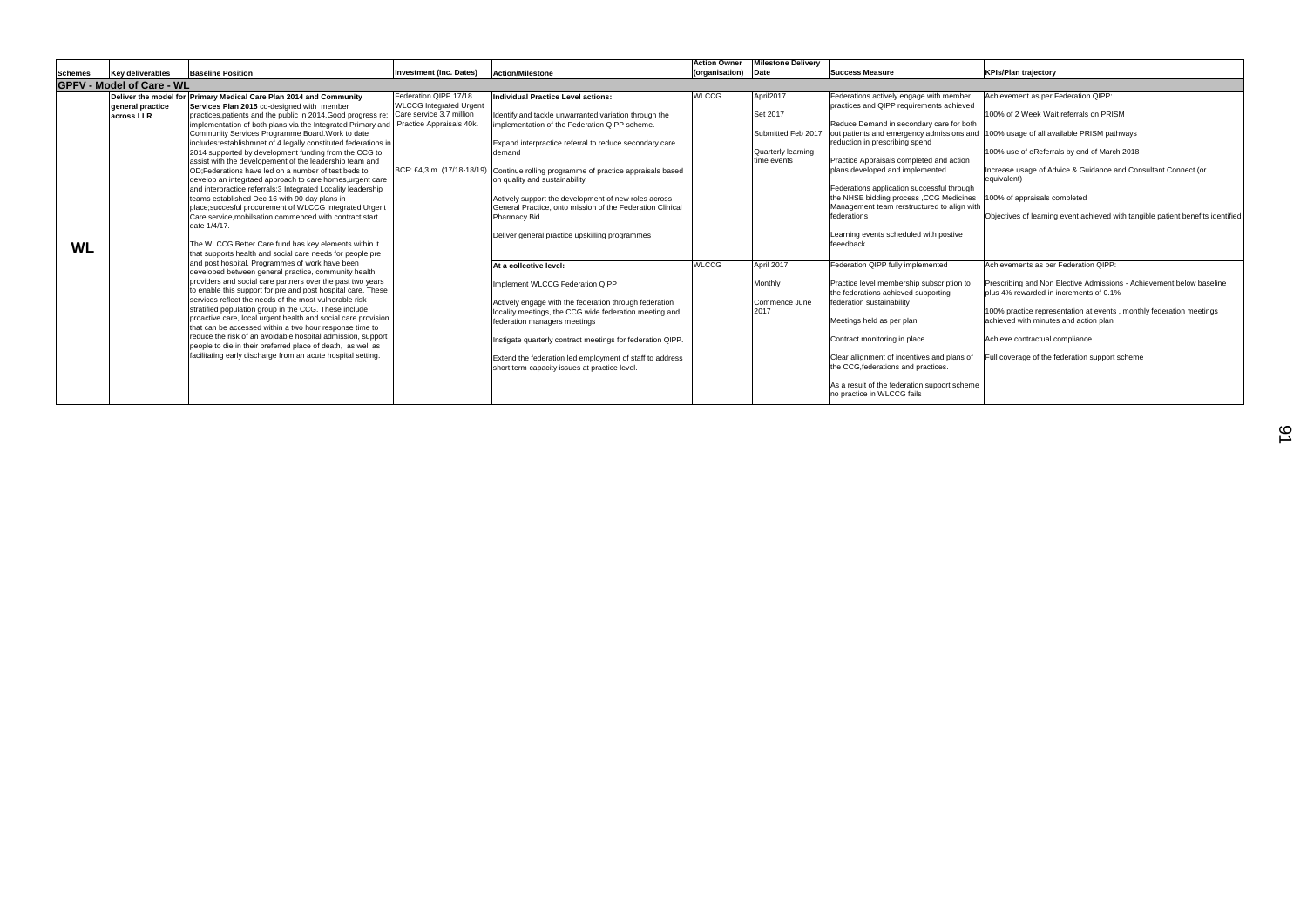Percentage of patients who have had appointment booked by NHS 111 leave the UCC or do not attend their booked appointment without seeing a clinician - target <5%

Percentage of patients who walk into the UCC leave the UCC or do not attend their booked appointment without seeing a clinician - target <5%

Percentage complete any treatment and discharge or refer the patient within 2 hours of them arriving in the centre - target 95%

Percentage of available shifts have a Clinical Staff on duty - target 100%

|                |                                                                                |                                                                                                                                                                                                                                                                                                                                                                                                                                                                                                                                                                                                                                                           |                                                                                                                                                                                       |                                                                                                                                                                                                                                                                                                                                                                                                                      | <b>Action Owner</b> | <b>Milestone Delivery</b>                      |                                                                                                                                                                                                                                                                                                                                                                                                                                            |
|----------------|--------------------------------------------------------------------------------|-----------------------------------------------------------------------------------------------------------------------------------------------------------------------------------------------------------------------------------------------------------------------------------------------------------------------------------------------------------------------------------------------------------------------------------------------------------------------------------------------------------------------------------------------------------------------------------------------------------------------------------------------------------|---------------------------------------------------------------------------------------------------------------------------------------------------------------------------------------|----------------------------------------------------------------------------------------------------------------------------------------------------------------------------------------------------------------------------------------------------------------------------------------------------------------------------------------------------------------------------------------------------------------------|---------------------|------------------------------------------------|--------------------------------------------------------------------------------------------------------------------------------------------------------------------------------------------------------------------------------------------------------------------------------------------------------------------------------------------------------------------------------------------------------------------------------------------|
| <b>Schemes</b> | <b>Key deliverables</b>                                                        | <b>Baseline Position</b>                                                                                                                                                                                                                                                                                                                                                                                                                                                                                                                                                                                                                                  | <b>Investment (Inc. Dates)</b>                                                                                                                                                        | Action/Milestone                                                                                                                                                                                                                                                                                                                                                                                                     | (organisation)      | Date                                           | <b>Success Measure</b>                                                                                                                                                                                                                                                                                                                                                                                                                     |
|                | <b>GPFV - Improving Access- ELR</b>                                            |                                                                                                                                                                                                                                                                                                                                                                                                                                                                                                                                                                                                                                                           |                                                                                                                                                                                       |                                                                                                                                                                                                                                                                                                                                                                                                                      |                     |                                                |                                                                                                                                                                                                                                                                                                                                                                                                                                            |
|                | GP5YFV - Extended<br>Hours Access &<br>Integration with<br><b>Primary Care</b> | <b>Out of Hours</b><br>Home and base visiting at night (8pm - 8am)<br>2 extended access base visiting hubs (weekend days)<br>(10am – 4pm) and one weekend days (9am – 8pm) and<br>weekday evenings until midnight)<br><b>Extended Hours DES</b><br>Currently delivered via 29 out of 31 CCG practices<br>Offers in early mornings (before 8am), evenings (after<br>6.30pm) and Saturday mornings<br>GP and nurse appointments offered<br>Bookable access managed directly by providing practice -                                                                                                                                                         | <b>Urgent Care Home Visiting</b><br>(UCHV) - £2.2M from April<br>2017<br>Urgent Care Integrated<br>+ up to 600K Extended<br>Hours DES and £600k<br>Minor injuries service<br>combined | Re-procurement of UCHV for 1 April 2017<br>Mobilisation of UCHV serivce from Dec 2016 to 01.04.17<br>Review of Urgent Care and Extended Primary care<br>demand and patient behaviour study with Public Health<br>Community Service - £1.9M Complete and agree ELR service specification for<br>extended primary care by 01.07.17<br>Complete procurement process for ELR extended primary<br>care access by 01.12.17 | ELR CCG             | April 17<br>March 17<br>July 17<br>December 17 | Timely commencement of both new<br>contracts (1.4.17 and 1.4.18)<br>Offer a minimum of 247 hours per week of<br>out of hours primary care capacity to the<br>patients of ELR (45 minutes per 1000<br>population)<br>Offer a service from 8am until at least 8pm<br>Monday to Friday), but services open 7 days<br>per week                                                                                                                 |
| <b>ELR</b>     |                                                                                | 165 hours per week<br><b>Extended Primary Care</b><br>Minor Injuries Community Based Service (CBS); currently<br>delivered by 31 out of 31 CCG practices and offers a walk-in April 2018, rising to £6.00<br>minor injuries service at GP practices in core GP hours and<br>in 2 community hospitals with X-ray available<br>Acute home visting service, weekdays (9am - 4pm);<br>referrals by GPs and care homes<br><b>Extended Urgent Primary Care</b><br>3 hubs, 5pm – 9pm weekdays and 9am – 7pm weekends<br>1 hubs, 8am - 9pm weekdays and 8am - 8pm weekends<br>Access via walk-in or booked via 111<br>Provides 407 hours per week extended access | <b>Extended primary</b><br>care access - £3.34 per<br>patient investment from<br>per patient from April 2019<br>to deliver MDT extended 7<br>day primary care service                 | Mobilisation of ELR extended primary care service by<br>01.04.17                                                                                                                                                                                                                                                                                                                                                     |                     | April 18                                       | Offer a bookable routine access<br>weekend/evening service for ELR patients<br>based on clinical need<br>Offer a walk-in service for acutely presenting<br>patients<br>Offer a fast-access service to protect primary<br>care capacity to manage the most complex<br>patients<br>Be able to report in real time, appointment<br>availability, use and activity<br>Fully integrated Community Based Urgent<br>Care service for ELR patients |

### **KPIs/Plan trajectory**

Percentage of patients sent on to Acute site for addiitonal care / admission target < 10%

Percentage of practices offering 7 day on the day and bookable appointments - 100%

Percentage of patients not requiring urgent care redirection to an appropriate setting - target TBC with developement of UHL front door model of care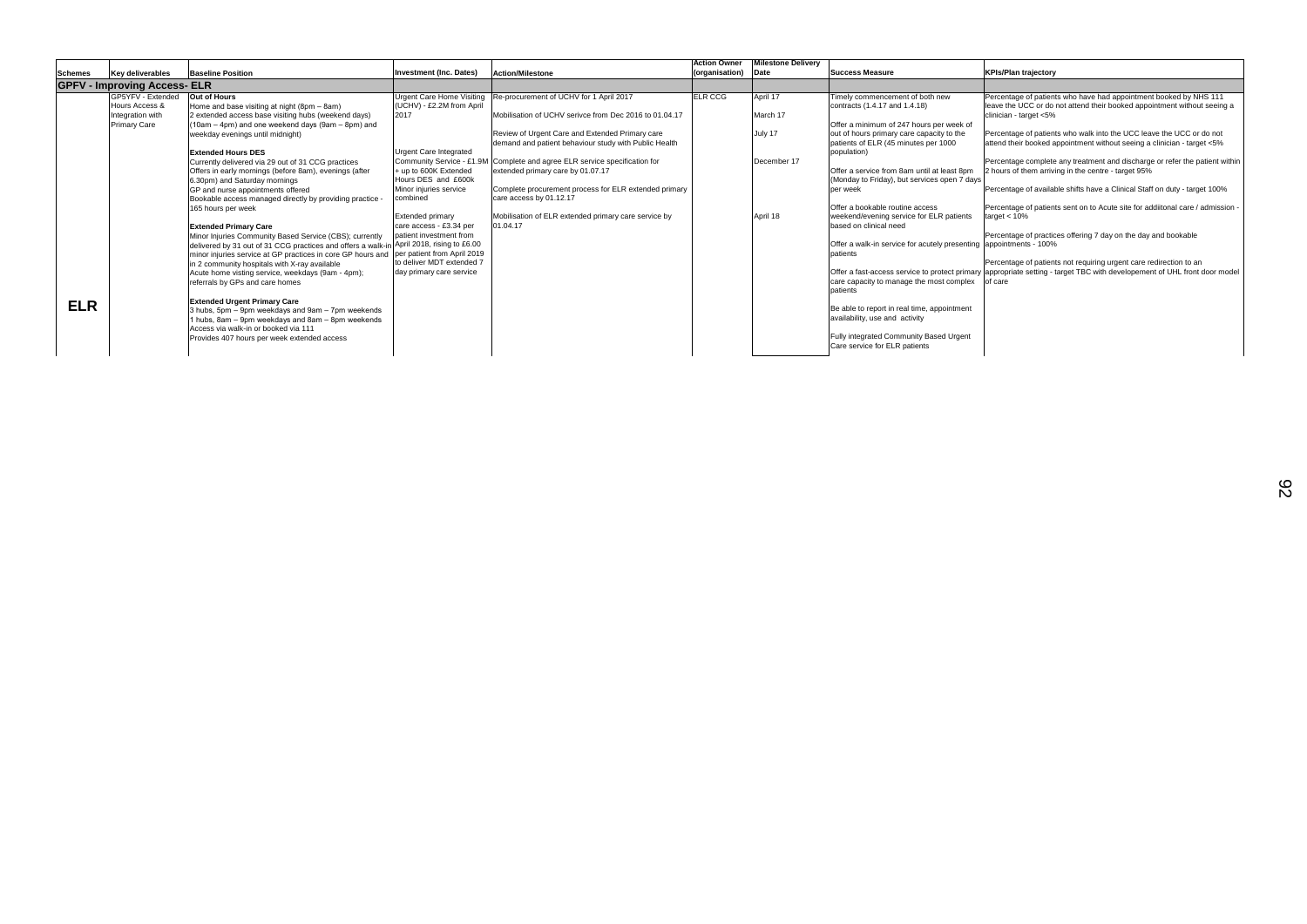|         |                                     |                                                            |                                  |                                                            | <b>Action Owner</b> | <b>Milestone Delivery</b> |                                                                                   |                                                                                                                      |
|---------|-------------------------------------|------------------------------------------------------------|----------------------------------|------------------------------------------------------------|---------------------|---------------------------|-----------------------------------------------------------------------------------|----------------------------------------------------------------------------------------------------------------------|
| Schemes | Key deliverables                    | <b>Baseline Position</b>                                   | Investment (Inc. Dates)          | Action/Milestone                                           | (organisation) Date |                           | <b>Success Measure</b>                                                            | <b>KPIs/Plan trajectory</b>                                                                                          |
|         | <b>GPFV - Improving Access - LC</b> |                                                            |                                  |                                                            |                     |                           |                                                                                   |                                                                                                                      |
|         | <b>GP5YFW - Extended</b>            | <b>Extended Urgent Primary Care Hubs</b>                   | <b>Urgent Primary Care Hubs:</b> | <b>Extended Urgent Primary Care Hubs</b>                   | LC CCG              |                           | Timely commencement of new contract on                                            | 80% minimum average weekly utilisation per hub                                                                       |
|         | <b>Hours Access &amp;</b>           | 2 hubs, 6.30pm - 10pm weekdays and 12pm - 8pm              | £2.4m from 1st April             | Mobilise existing hubs under APMS contract                 |                     | April 17                  | 1st October 2017                                                                  |                                                                                                                      |
|         | Integration with                    | weekends and bank holidays                                 | funded from NHS E GP             | commissioned by CCG                                        |                     |                           |                                                                                   | Minimum 80% of GP rotas to be filled with Leicester City Principal or                                                |
|         | <b>Primary Care</b>                 |                                                            | Access Fund - £6 per head)       |                                                            |                     |                           | Offer a minimum of 185 hours per week of                                          | salaried GPs                                                                                                         |
|         |                                     | 1 hub, 8am - 8pm 7 days a week                             |                                  | Complete and agree service specification for extended      |                     | March 17                  | additional out-of-hours primary care capacity                                     |                                                                                                                      |
|         |                                     |                                                            | Home visiting and CRT:           | primary care hubs, including pathways for ambulatory       |                     |                           | to patients in Leicester                                                          | 100% of GP and nurse rotas to be filled                                                                              |
|         |                                     | 208 face to face 15 minutes per week                       | £1.4m for 2016/17 and            | services                                                   |                     |                           |                                                                                   |                                                                                                                      |
|         |                                     |                                                            | £1.4m for 2017/18.               |                                                            |                     |                           | Offer a minimum of 105 hours per week of                                          | <10% of patients visiting an EHPC Hub to visit ED or a UCC within 24 hours                                           |
|         |                                     | 197 additional out of hours provision each week per 1000   |                                  | Commence procurement of extended primary care hubs         |                     | April 17                  | additional in-hours primary care capacity to                                      | of Hub consultation based on availability of SUS data                                                                |
|         |                                     | patients                                                   | <b>Extended hours CBS:</b>       |                                                            |                     |                           | patients in Leicester                                                             |                                                                                                                      |
|         |                                     |                                                            | £336k from 1st April 2017        | Completion of procurement of extended primary care hubs    |                     | July 17                   |                                                                                   | 5% Reduction in the number of LC CCG patients accessing the DHU OOH                                                  |
|         |                                     | 105 additional in-hours provision each week per 1000       |                                  | and award of contracts                                     |                     |                           | Offer a service until at least 10pm (Monday                                       | Service                                                                                                              |
|         |                                     | patients                                                   | <b>Extended hours DES:</b>       |                                                            |                     |                           | to Friday), but services open 7 days per                                          |                                                                                                                      |
|         |                                     |                                                            | £580k from 1st April 2017        | Mobilisation of extended primary care hubs                 |                     | October 17                | week                                                                              | 10% Reduction in the number of LC CCG patients accessing the LRI UCC                                                 |
|         |                                     | Access via GP referral, walk-in or booked via 111          |                                  |                                                            |                     |                           |                                                                                   | Service                                                                                                              |
|         |                                     |                                                            | <b>CCG Quality Contract:</b>     |                                                            |                     |                           | Offer pre-bookable routine access evening                                         |                                                                                                                      |
|         |                                     | <b>Extended Primary Care</b>                               | £194k in 2016/17                 |                                                            |                     |                           | and weekend service for Leicester patients                                        | 10% Reduction in the number of LC CCG patients accessing the LRI ED                                                  |
|         |                                     | Home visiting at night (6.30pm - 8am)                      |                                  |                                                            |                     |                           | based on clinical need                                                            | Service.                                                                                                             |
|         |                                     | Clinical Response Team home visiting weekends 8am-8pm      |                                  |                                                            |                     |                           |                                                                                   | Offer a walk-in service for acutely presenting 95% patients accessing service to have a booked appointment within 48 |
|         |                                     |                                                            |                                  |                                                            |                     |                           | patients                                                                          | hours in accordance with SAT GP criteria.                                                                            |
|         |                                     | <b>Extended Hours CBS</b>                                  |                                  |                                                            |                     |                           |                                                                                   |                                                                                                                      |
|         |                                     | Currently delivered by 42 out of 59 CCG practices          |                                  | Out of hours                                               | LC CCG              | April 17                  | Service successfully procured and mobilised  % of patients visited within 2 hours |                                                                                                                      |
|         |                                     |                                                            |                                  | Reprocurement of CRT service as part of the 24 hour LLR    |                     |                           |                                                                                   |                                                                                                                      |
|         |                                     | Offers in early mornings (before 8am), evenings (after     |                                  | in-home visiting service                                   |                     |                           |                                                                                   | % of admissions avoided                                                                                              |
|         |                                     | 3.30pm) and Saturday mornings                              |                                  |                                                            |                     |                           |                                                                                   |                                                                                                                      |
|         |                                     |                                                            |                                  | Mobilisation of CRT service as part of the 24 hour LLR in- |                     |                           |                                                                                   | % of emergency department attendances avoided                                                                        |
|         |                                     | GP and nurse face to face and telephone appointments       |                                  | home visiting service                                      |                     |                           |                                                                                   |                                                                                                                      |
|         |                                     | offered                                                    |                                  |                                                            |                     |                           |                                                                                   |                                                                                                                      |
| LC      |                                     |                                                            |                                  | In Hours                                                   | LC CCG              | October 17                | GP Qulaity contract designed and                                                  | 100% of practices signed up to deliver practice level Quality Contract                                               |
|         |                                     | Pre bookable access managed directly by providing practice |                                  | Develop CCG quality contract to replace current CBS        |                     |                           | implemented in partnership with member                                            |                                                                                                                      |
|         |                                     |                                                            |                                  | portfolio                                                  |                     |                           | practices                                                                         | 100% of practices signed up to deliver HNN level Quality Contract                                                    |
|         |                                     | Minimum 4 appointments per hour                            |                                  |                                                            |                     |                           |                                                                                   |                                                                                                                      |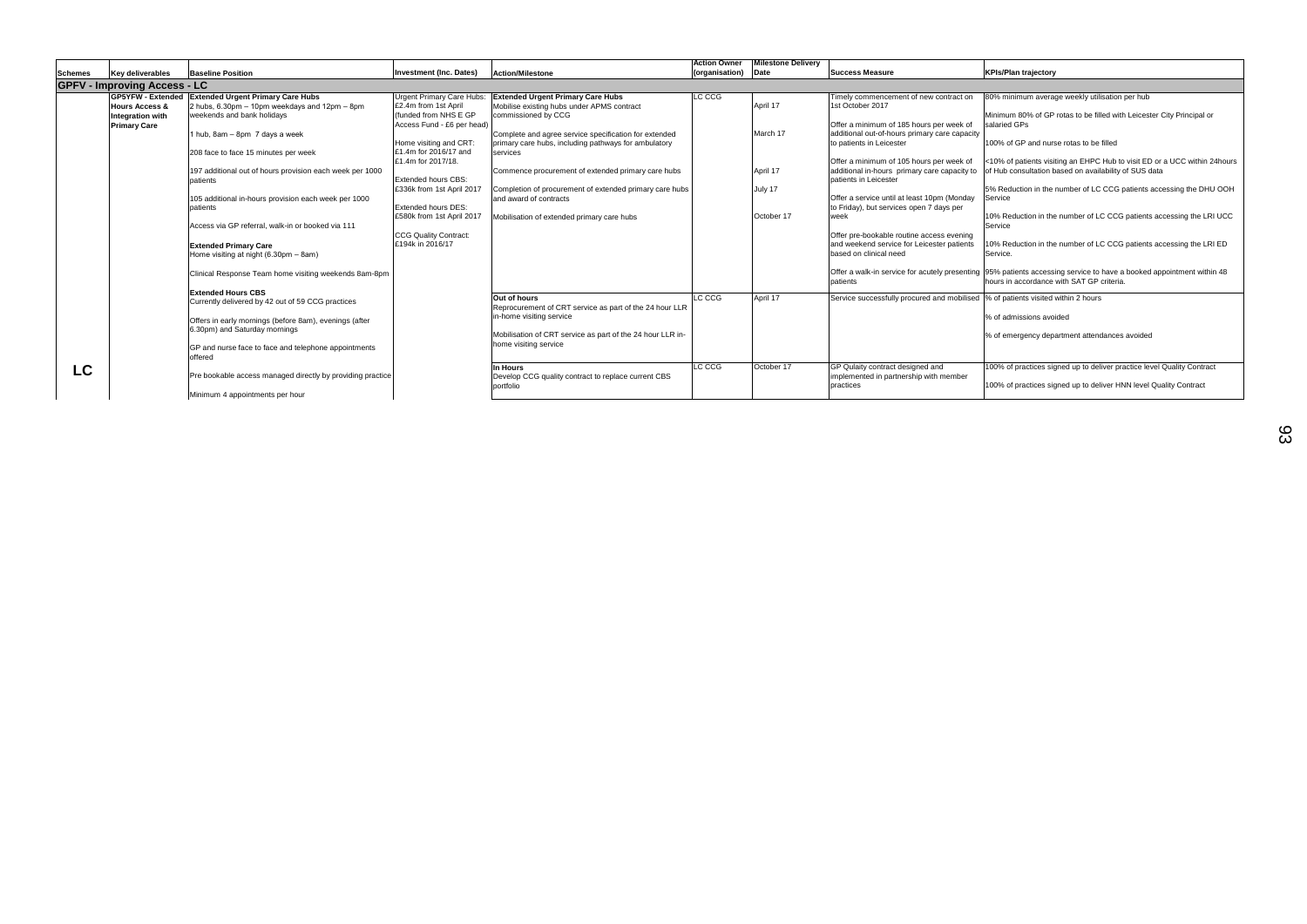**%** adult patients clinically triaged within 20 minutes of arrival and children within 15 minutes of arrival

% people with an ambulatory care sensitive condition who were seen, treated and discharged from the service with community services follow up

% patients not requiring urgent care redirection to an appropriate setting

% people with an illness who were seen, treated and discharged from the service with no further follow up

% people with an injury who were seen, treated and discharged from the service with no further follow up

% people with a fracture who were seen, treated and discharged from the service with follow up arranged with another provider

% people who are onward referred to UHL; via the emergency floor, assessment units and direct admission to a base ward.

Initial referral acceptance/rejection time

Visit response time

Dispositions; see, treat and discharged, onward referral to health and social care services and onward referral to acute care

% of patients not received treatment from the service

Number of rejected referrals including referral source and reason

Number of adverse outcomes (as per CCGs Quality & Performance schedule)

Number of unplanned hospital admissions avoided

Consecutive review of case notes.

|                |                                                                                |                                                                                                                                                                                                                                                                                                                                                                                                                                                |                                                                                                                                                                                                                          |                                                                                                                                                                                                                                                                                                                                                                                                                                                  | <b>Action Owner</b>    | <b>Milestone Delivery</b>                                                                                                          |                                                                                                                                                                                                                                                                                                                                                                                                                       |
|----------------|--------------------------------------------------------------------------------|------------------------------------------------------------------------------------------------------------------------------------------------------------------------------------------------------------------------------------------------------------------------------------------------------------------------------------------------------------------------------------------------------------------------------------------------|--------------------------------------------------------------------------------------------------------------------------------------------------------------------------------------------------------------------------|--------------------------------------------------------------------------------------------------------------------------------------------------------------------------------------------------------------------------------------------------------------------------------------------------------------------------------------------------------------------------------------------------------------------------------------------------|------------------------|------------------------------------------------------------------------------------------------------------------------------------|-----------------------------------------------------------------------------------------------------------------------------------------------------------------------------------------------------------------------------------------------------------------------------------------------------------------------------------------------------------------------------------------------------------------------|
| <b>Schemes</b> | Key deliverables                                                               | <b>Baseline Position</b>                                                                                                                                                                                                                                                                                                                                                                                                                       | <b>Investment (Inc. Dates)</b>                                                                                                                                                                                           | <b>Action/Milestone</b>                                                                                                                                                                                                                                                                                                                                                                                                                          | (organisation)         | Date                                                                                                                               | <b>Success Measure</b>                                                                                                                                                                                                                                                                                                                                                                                                |
|                | <b>GPFV - Improving Access - WL</b>                                            |                                                                                                                                                                                                                                                                                                                                                                                                                                                |                                                                                                                                                                                                                          |                                                                                                                                                                                                                                                                                                                                                                                                                                                  |                        |                                                                                                                                    |                                                                                                                                                                                                                                                                                                                                                                                                                       |
|                | GP5YFW - Extended<br>Hours Access &<br>Integration with<br><b>Primary Care</b> | <b>Directed Enhanced Service (DES)</b><br>Currently delivered via 21 out of 48 CCG practices<br>Offers appoinments early morning (bfore 8am), evenings<br>(after 6.30pm) and Saturday mornings<br>GP and Nurse appointments offered<br>Bookable access managed directly by providing practice                                                                                                                                                  | <b>WLCCG Integrated Urgent</b><br><b>WLCCG Home Visiting</b><br>Services £2.6m from April<br>2017                                                                                                                        | Mobilise the WLCCG Integrated Urgent Care Service<br>Care £3.7m from April 2017 Establish mobilisation checkpoint meetings<br>Implement communication and engagement plan<br>Achieve contract commencement                                                                                                                                                                                                                                       | <b>WLCCG</b>           | April 17<br>Weekly to January -<br>March 17, Monthly to<br>September 2017<br>January - March 17                                    | <b>WLCCG Integrated Urgent Care Service</b><br>mobilised effectively and contract<br>commences to plan.                                                                                                                                                                                                                                                                                                               |
|                |                                                                                | <b>Extended Primary Care</b><br>Minor Injuries Community Based Service (CBS); currently<br>delivered by 48 out of 48 CCG practices and offers a walk-in<br>minor injuries service at GP practices in core GP hours<br>Acute home visting service, weekdays (9am - 5pm);<br>referrals by GPs and care homes<br>Acute home visiting service, weekends and on bank<br>holidays (8am - 7pm); referrals by GPs, care homes and<br>patient 'passport | <b>Extended Opening Hours</b><br>DES £710k (maximum<br>based on 100% sign up)<br>from April 2017<br>NHSE GP Access Fund<br>£3.24 per head of<br>population in 2018/19 and<br>£6.00 per head of<br>population in 2019/20. | Establish monthly contract meetings.                                                                                                                                                                                                                                                                                                                                                                                                             |                        | April 17<br>April 17 - March 18                                                                                                    |                                                                                                                                                                                                                                                                                                                                                                                                                       |
|                |                                                                                | Urgent Care Centres (UCCs) and Out of Hours (OOH)<br>Loughborough Urgent Care Centre - 1 hub, 24 hours per<br>day 7 days a week; access via walk-in or bookable via 111<br>Hinckley & Bosworth Community Hospital - 1 out of hours<br>base visit hub, 7pm - 12am weekdays; pre-bookable<br>appointments                                                                                                                                        |                                                                                                                                                                                                                          | Mobilise the WLCCG element of the LLR Home Visiting WLCCG (Urgent<br><b>Service</b><br>Establish mobilisation checkpoint meetings<br>Implement communication and engagement plan<br>Achieve contract commencement<br>Establish monthly contract meetings.                                                                                                                                                                                        | Care Contract<br>Team) | April 17<br>Weekly to January -<br>March 17, Monthly to<br>September 2017<br>January - March 17<br>April 17<br>April 17 - March 18 | <b>WLCCG Integrated Urgent Care Service</b><br>mobilised effectively and contract<br>commences to plan.                                                                                                                                                                                                                                                                                                               |
| <b>WL</b>      |                                                                                |                                                                                                                                                                                                                                                                                                                                                                                                                                                |                                                                                                                                                                                                                          | Develop test bed for extended primary care access<br>Establish task group to develop extended primary care<br>access test bed<br>Agree key clinical and admin team members to participate<br>in the test<br>Establish scope and implement timeline for test;<br>Agree model to test<br>Agree date, time & location for the test<br>Agree minimum data set (MDS) requirements for<br>recording observations of the test<br>Agree success measures | <b>WLCCG</b>           | April 17<br>April 17<br>May 17<br>June - July 17                                                                                   | Test bed developed, implemented and<br>evaluated<br>Service specification and contract developed<br>for implementation in April 2018 as planned.                                                                                                                                                                                                                                                                      |
|                |                                                                                |                                                                                                                                                                                                                                                                                                                                                                                                                                                |                                                                                                                                                                                                                          | Implement test bed model for agreed period<br>Evaluate test bed outcomes<br>Workforce review - identifying skill mix and training<br>requirements<br>Develop model for implementation in 2018/19<br>Service commencement<br>Mid-year review of initial phase.                                                                                                                                                                                    |                        | September - October<br>November 17<br>November -<br>December 17<br>April 18<br>September 18                                        |                                                                                                                                                                                                                                                                                                                                                                                                                       |
|                |                                                                                |                                                                                                                                                                                                                                                                                                                                                                                                                                                |                                                                                                                                                                                                                          | Offer Extended Opening Hours DES to practices<br>Offer DES to practices in March 2017<br>Practices signed up to deliver service by end March 2017;<br>including plan approved by CCG<br>DES service provision commences 1st April 2017<br>Practices to submit quarterly activity data to CCG for<br>review.                                                                                                                                      | <b>WLCCG</b>           | April 17<br>March 17<br>March 17<br>April 17<br>Quarterly 2017/18                                                                  | WLCCG practices signed up to deliver the<br>Extended Opening Hours DES.<br>Practices successfully promote and publicise<br>availability of extended hours to maximise<br>patient uptake.<br>Appointments provided at times and in a<br>manner in line with patient expressed<br>preferences; e.g. early mornings, evenings,<br>Saturday mornings and through face to face<br>and telephone consultation appointments. |

### **KPIs/Plan trajectory**

To be developed as part of the test bed - but ensuring core requirements of GPFV Extended Access are met; weekday provision of access to prebookable and sameday appointments to general practice services in evenings (after 6.30pm) - to provide an additional 1.5 hours per day weekend provision of access to pre-bookable and sameday appointments on both Saturday's and Sunday's to meet local population needs provide robust evidence, based on utilisation rates, for the proposed disposition of services throughout the week appointments may be provided on a hub basis with practices working at scale a minimum of an additional 30 minutes consultation capacity per 1000 population, rising to 45 minutes per 100 population.

Submission of quarterly activity data to fulfill DES requirements

Trajectory - 44% of WLCCG practices signed up as a minimum.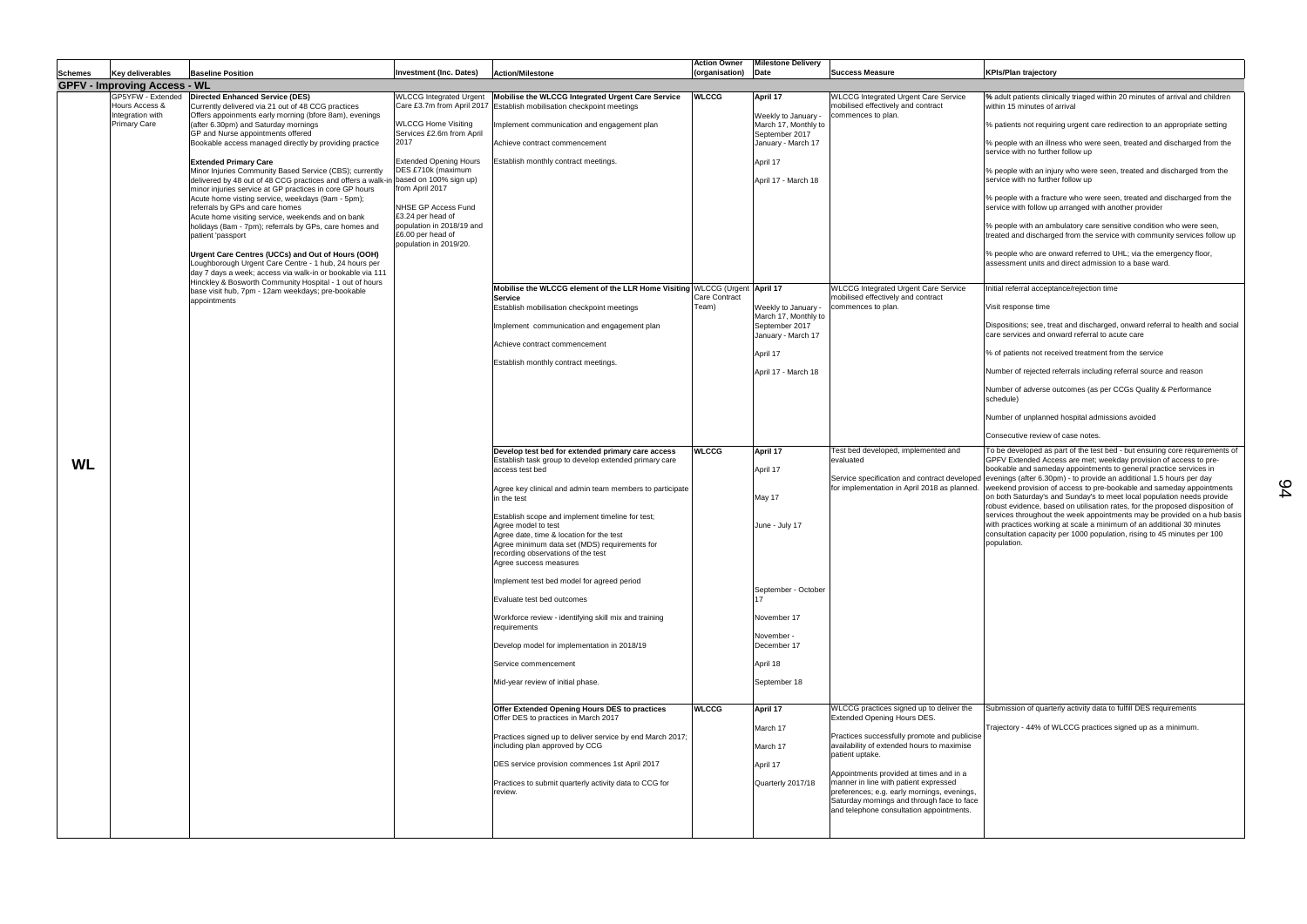| <b>KPIs/Plan trajectory</b>                                                                                                            |
|----------------------------------------------------------------------------------------------------------------------------------------|
|                                                                                                                                        |
| Full rollout across LLR<br>Number of Primary and Secondary Care clinicians using the<br>guidebook.                                     |
|                                                                                                                                        |
|                                                                                                                                        |
|                                                                                                                                        |
| GP 5 Year Forward View Implementation Group to review and make<br>recommendations to GPPB on national actions launched.                |
|                                                                                                                                        |
|                                                                                                                                        |
|                                                                                                                                        |
|                                                                                                                                        |
|                                                                                                                                        |
|                                                                                                                                        |
|                                                                                                                                        |
|                                                                                                                                        |
| 20% of practices completing wave 1, further 10% practices identifed<br>and completing wave 2                                           |
|                                                                                                                                        |
| Fundamentals of Quality Improvement Training Programmes<br>completed in 2017/18 with a total of 50 people completing the<br>programme. |
|                                                                                                                                        |
|                                                                                                                                        |
| Run Collaborative Learning in Action Programme targeting HIA 1 & 8<br>during 2017/18 targeting 25 practices and 30 individuals.        |
|                                                                                                                                        |
|                                                                                                                                        |
|                                                                                                                                        |

|            |                                                                     |                                                                                                                                                                                                                                                                                                                                                                                     |                                                  |                                                                                                                                                                                                     | <b>Action Owner</b>              | <b>Milestone Delivery</b> |                                                                                                                                     |                                                       |
|------------|---------------------------------------------------------------------|-------------------------------------------------------------------------------------------------------------------------------------------------------------------------------------------------------------------------------------------------------------------------------------------------------------------------------------------------------------------------------------|--------------------------------------------------|-----------------------------------------------------------------------------------------------------------------------------------------------------------------------------------------------------|----------------------------------|---------------------------|-------------------------------------------------------------------------------------------------------------------------------------|-------------------------------------------------------|
| Schemes    | <b>Key deliverables</b>                                             | <b>Baseline Position</b>                                                                                                                                                                                                                                                                                                                                                            | <b>Investment (Inc. Dates)</b>                   | Action/Milestone                                                                                                                                                                                    | (organisation)                   | Date                      | <b>Success Measure</b>                                                                                                              | <b>KPIs/Plan trajectory</b>                           |
|            | <b>GPFV - Workload - LLR</b>                                        |                                                                                                                                                                                                                                                                                                                                                                                     |                                                  |                                                                                                                                                                                                     |                                  |                           |                                                                                                                                     |                                                       |
|            | <b>Transfering Care</b><br>Safely                                   | In LLR a Transfering Care Safely Interface Group had<br>been established to identify and influence how we can                                                                                                                                                                                                                                                                       |                                                  | Finalise terms of reference for the Transfering Care<br>Safely Interface Group.                                                                                                                     | <b>TCSIG</b>                     | May 17                    | Primary and secondary care engaged<br>and actively working together to improve                                                      | Full rollout across I                                 |
|            |                                                                     | transfer safely. The group is clinically led and includes<br>representation from primary and secondary care with<br>a clear focus on improving the patient journey and                                                                                                                                                                                                              |                                                  | Finalise guidebook for GPs and secondary care.                                                                                                                                                      |                                  | June 17                   | the patient journey.<br>Guidebook developed and implemented                                                                         | Number of Primary<br>guidebook.                       |
|            |                                                                     | ensuring work is done in the right place at the right<br>time.                                                                                                                                                                                                                                                                                                                      |                                                  | Agree communication and engagement plan.                                                                                                                                                            |                                  | June 17                   | effectively across Primary and<br>Secondary Care.                                                                                   |                                                       |
|            |                                                                     |                                                                                                                                                                                                                                                                                                                                                                                     |                                                  | Establish GP liaison line (telephone and online)                                                                                                                                                    |                                  | July 17                   | Changes to NHS Standard Contract for                                                                                                |                                                       |
|            |                                                                     |                                                                                                                                                                                                                                                                                                                                                                                     |                                                  | Review and implement new legal requirements in the<br>NHS Standard Contract for hospitals.                                                                                                          |                                  |                           | hospitals implemented and monitored.                                                                                                |                                                       |
|            | practice                                                            | Initiatives to reduce The number of face to face consultations grew by 13%<br>demand on general and telephone consultations by 63% between 2010/11<br>and 2014/15.                                                                                                                                                                                                                  |                                                  | Ensure effective implementation of national initiatives GP5FV<br>(when agreed) to reduce demand on general practice<br>such as streamlining reporting requirements and<br>potential changes to QOF. | Implementation<br>Group          | Ongoing                   | Number of changes made targeted at<br>reducing workload of General Practice                                                         | GP 5 Year Forward<br>ecommendations                   |
|            |                                                                     | Over a twenty year period the average GP<br>consultation has lengthened by 50% from 8-12 mins                                                                                                                                                                                                                                                                                       |                                                  | GP Prorgamme Board to review and agree                                                                                                                                                              | <b>GP</b>                        | July 17                   | Number of practices reporting time freed<br>up by changes made                                                                      |                                                       |
|            |                                                                     | Average consultations among the over 75s have<br>increased by over 50% from 7.9 in 2000 to 12.4 in<br>2015.                                                                                                                                                                                                                                                                         |                                                  | prevention and self managment approach.                                                                                                                                                             | Programme<br>Board               |                           | STP/GPPB agreeing approach to<br>prevention and self management                                                                     |                                                       |
|            |                                                                     | Between 2010/11 and 2014/15 GP workforce grew by<br>4.75% and practice nurse workforce by 2.85%                                                                                                                                                                                                                                                                                     |                                                  |                                                                                                                                                                                                     |                                  |                           |                                                                                                                                     |                                                       |
|            |                                                                     | Over the same period funding for primary care as a<br>share of NHS overall budget fell every year from 8.3%<br>to just over 7.9%.                                                                                                                                                                                                                                                   |                                                  |                                                                                                                                                                                                     |                                  |                           |                                                                                                                                     |                                                       |
| <b>LLR</b> |                                                                     | The pressures on general practice are compounded<br>by increasing demand and patient expectation driven<br>in part by our aging population and increasing<br>numbers of people with complex conditions. Medical<br>advances and developments in preventative<br>healthcare have also led to a considerable increase in<br>the number of activities carried out in general practice. |                                                  |                                                                                                                                                                                                     |                                  |                           |                                                                                                                                     |                                                       |
|            | <b>General Practice</b>                                             | 28 practices across LLR currently participating in the                                                                                                                                                                                                                                                                                                                              | <b>NHS England</b>                               | Work with the external provider to evaluate                                                                                                                                                         | GP5FV                            | April 17                  | Number of practices reporting positive                                                                                              | 20% of practices c                                    |
|            | Development<br>Programme -                                          | PGP programme                                                                                                                                                                                                                                                                                                                                                                       | Sustainable Improvemen<br>Team (central funding) | participation in wave 1.                                                                                                                                                                            | Implementation<br>Group          |                           | outcomes following participation in the<br>programme.                                                                               | and completing wa                                     |
|            | <b>Productive General</b><br>Practice                               |                                                                                                                                                                                                                                                                                                                                                                                     |                                                  | Share outcomes of wave 1 and subject to national<br>funding recruit practices for wave 2                                                                                                            |                                  | May - June 17             | Key learning outcomes shared across<br>LLR.                                                                                         |                                                       |
|            | <b>General Practice</b><br>Development<br>Programme-<br>Improvement | High Impact Action event held on 09.02.17 in<br>partnership with NHS England sustainable<br>improvement team.                                                                                                                                                                                                                                                                       |                                                  | Confirm commitment from NHS England to run 3<br>fundamentals of Quality Improvement training<br>programme in 2017/18.                                                                               | GP5FV<br>Implementation<br>Group | April 17                  | Initial cohort of primary care staff with<br>increased knowledge and confidence to<br>implement quality Improvement<br>Initiatives. | Fundamentals of C<br>completed in 2017/<br>programme. |
|            | Leaders<br>Programme                                                |                                                                                                                                                                                                                                                                                                                                                                                     |                                                  | Scope feasibiity of providing a contribution on backfill<br>funding.                                                                                                                                |                                  | April 17                  | Quality Improvement leaders identifed                                                                                               |                                                       |
|            |                                                                     |                                                                                                                                                                                                                                                                                                                                                                                     |                                                  | Promote to all primary medical care health care<br>teams and recruit minimum of 15 practices per<br>programme.                                                                                      |                                  | May 17                    | across the LRR system.                                                                                                              |                                                       |
|            | <b>General Practice</b><br>Development                              |                                                                                                                                                                                                                                                                                                                                                                                     |                                                  | Evaluation of showcase event.                                                                                                                                                                       | GP5FV<br>Implementation          | February 17               | Primary health care teams attendeding<br>the HIA programme reporting improved                                                       | Run Collaborative<br>during 2017/18 targ              |
|            | Programme - Ten<br><b>High Impact Actions</b>                       |                                                                                                                                                                                                                                                                                                                                                                                     |                                                  | Collation of expresssions of interest in rolling out ten<br>high impact actions.                                                                                                                    | Group                            | April 17                  | signposting and links to support services<br>outside primary care.                                                                  |                                                       |
|            |                                                                     |                                                                                                                                                                                                                                                                                                                                                                                     |                                                  | Agree with NHS England structure and content of<br>offer to practices.                                                                                                                              |                                  | March 17                  | Key learning outcomes agreed across<br>LLR.                                                                                         |                                                       |
|            |                                                                     |                                                                                                                                                                                                                                                                                                                                                                                     |                                                  | Suggested approach collaborative learning in action<br>programme for 15 - 25 practices, targeting HIAs 1)<br>active signposting & 8) Social prescribing.                                            |                                  | May 17                    |                                                                                                                                     |                                                       |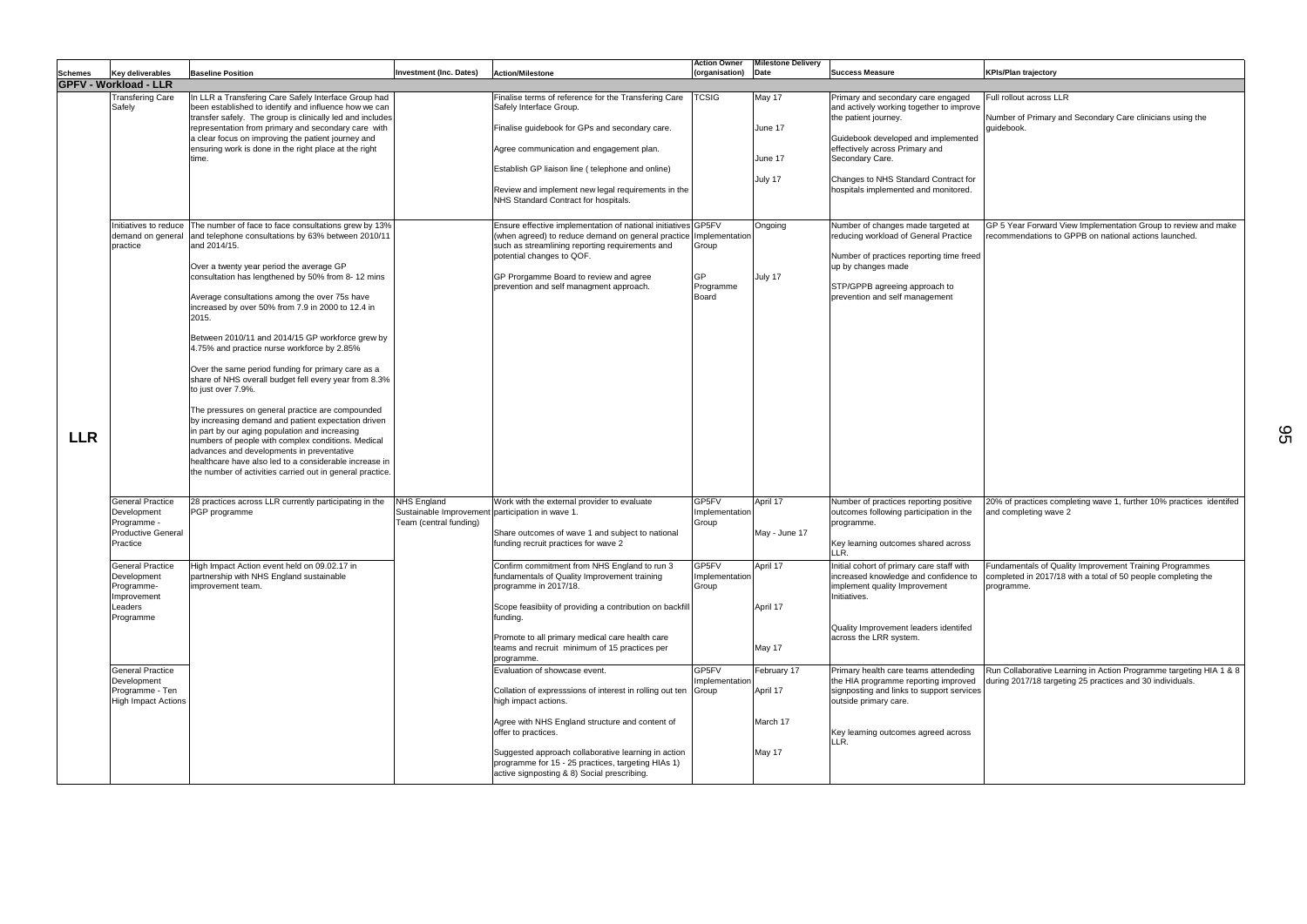### **Date Success Measure KPIs/Plan trajectory**

|                |                                     |                                              |                                                 |                                                                                                                                | <b>Action Owner</b>     | <b>Milestone Delivery</b> |                                                                                   |  |
|----------------|-------------------------------------|----------------------------------------------|-------------------------------------------------|--------------------------------------------------------------------------------------------------------------------------------|-------------------------|---------------------------|-----------------------------------------------------------------------------------|--|
| <b>Schemes</b> | <b>Key deliverables</b>             | <b>Baseline Position</b>                     | <b>Investment (Inc. Dates)</b>                  | Action/Milestone                                                                                                               | (organisation) Date     |                           | <b>Success Measure</b>                                                            |  |
|                | <b>GPFV - Workload - LLR (Ctd.)</b> |                                              |                                                 |                                                                                                                                |                         |                           |                                                                                   |  |
|                | GP5YFW -<br>Workload                | Practices indentified and receiving support. | <b>General Practice</b><br>Resilience Programme | Review implementation and effectiveness of the<br>support offered to practices in cohort 1.                                    | GP5FV<br>Implementation | May 17                    | Practices prevented from reaching crisis  1<br>through identification and ongoing |  |
|                |                                     |                                              | February 2017<br>investment for cohorrt 1       | Identification of practices for cohort 2 based on CCG<br>to be confirmed my NHS local knowledge and triangulation of the data. | Group                   | April 17                  | support.                                                                          |  |
| LLR            |                                     |                                              | England                                         | Review / selection of practices - review conducted by<br>NHS England and CCGs, practices notified of the<br>outcome.           |                         | May 17                    |                                                                                   |  |
|                |                                     |                                              |                                                 | Rollout of cohort 2                                                                                                            |                         | May 17                    |                                                                                   |  |

10 practices supported in cohort 1. Practices on reserve list provided ongoing support from the CCG.

Successful implementation of support to practices identified in cohort 1.

Identification of practices and implementation in cohort 2.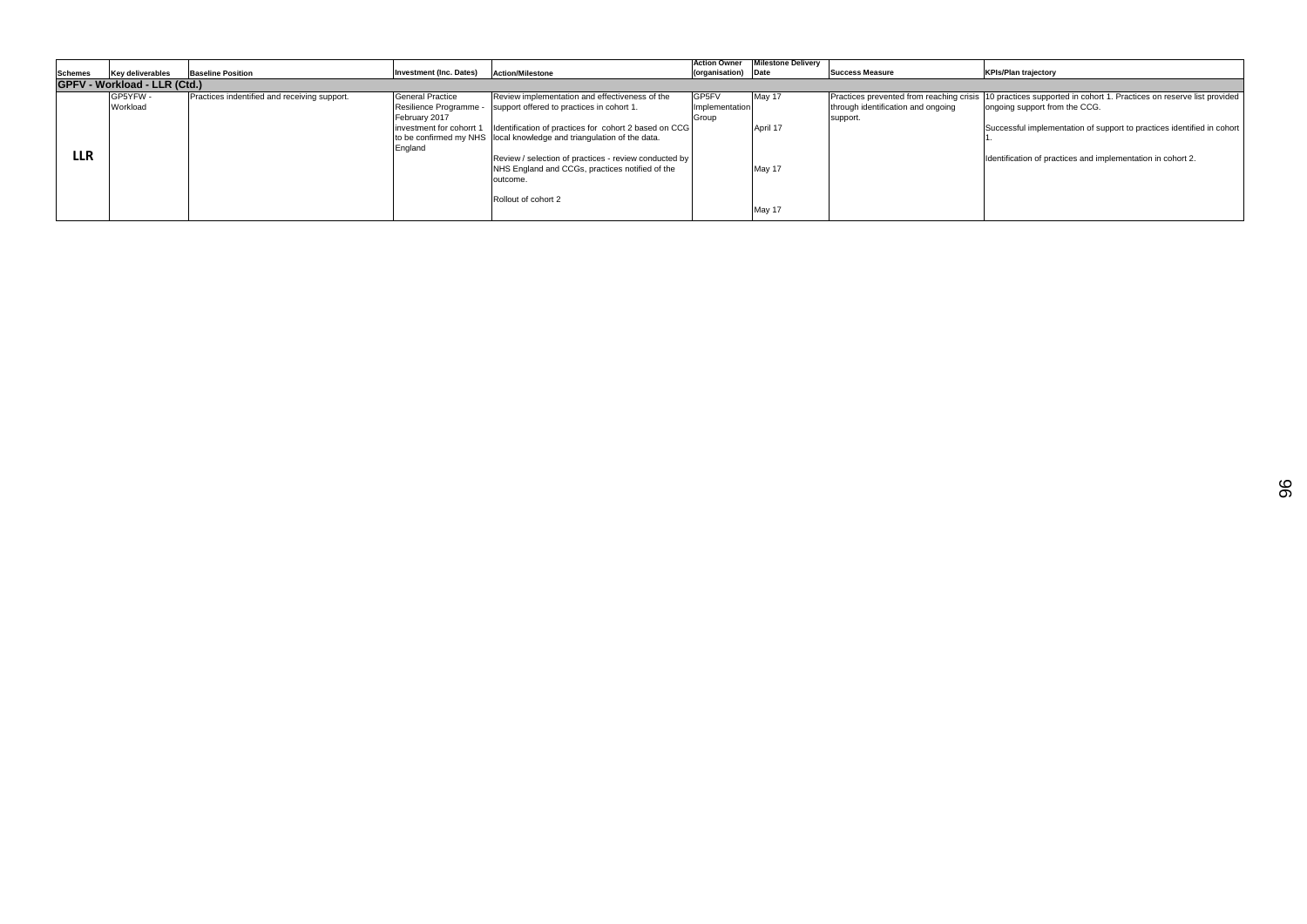Maximise the national opportunities for staffing through the GP5YFV programme for addtinal GPs, PAs, Pharmacists and Mental health workers

In collaboration with NHSE, utilise the National GP refreseher and retainer schemes and actively recruit Internationally

Programme of upskilling nuses and HCAs to enable every practice to retain staff and enable GPs to be released to focus on Complex patients

Pharmacists in the primary care workforce supporting every practice directly employed or through Federations

Locum Chambers to be set up across LLR or through Federations to enable flex of staff when practices require clinical support

Increase the number of GP trainees who remain in LLR after scheme completion

Reduce number of Locum doctors in the system

Increase the number of Partner and Salaried GPs in the workforce

Other health professionals such as PAs and ECPs employed across all localities in LLR to bolster the GP workforce

Training programmes for nurses in place to support autonomous working

| <b>Schemes</b> | <b>Key deliverables</b>                   | <b>Baseline Position</b>                                                                                                                          | <b>Investment (Inc. Dates)</b>                     | <b>Action/Milestone</b>                                                                                              | <b>Action Owner</b>  | <b>Milestone Delivery</b> | <b>Success Measure</b>                                                                  |
|----------------|-------------------------------------------|---------------------------------------------------------------------------------------------------------------------------------------------------|----------------------------------------------------|----------------------------------------------------------------------------------------------------------------------|----------------------|---------------------------|-----------------------------------------------------------------------------------------|
|                |                                           |                                                                                                                                                   |                                                    |                                                                                                                      | (organisation)       | Date                      |                                                                                         |
|                | <b>GP5YFV - Workforce - LLR</b>           |                                                                                                                                                   |                                                    |                                                                                                                      |                      |                           |                                                                                         |
|                | To Deliver the                            |                                                                                                                                                   |                                                    | Since 2015 over £1m of non Produce a comprehensive baseline of current workforce                                     | <b>LLR Workforce</b> |                           | Continue through the STP and GP                                                         |
|                | workforce                                 | In January 2015, the LLR General Practice Workforce                                                                                               | -recurrent funding has been                        | numbers and skill mix in general practice.                                                                           | Group/LWAB           | August 2017               | Workforce Groups to maximise funding for                                                |
|                | for a sustainable<br>General Practice and | Delivery Group (LLR GP WDG) was established.                                                                                                      | awarded by HEEM for<br>succesful bids for training |                                                                                                                      |                      |                           | LLR training hubs. Dynamic and responsive                                               |
|                |                                           | The Delivery Group reports formally to the LWAB providing<br>enable new models of monthly updates of progress against the work plan. The          | and education                                      | Map the existing programmes of training education and<br>development for all staff groups within General Practice in |                      | August 2017               | programme co-ordinated and held to account<br>through the Local Workforce Action Board. |
|                | care                                      | group also acts as a conduit for                                                                                                                  |                                                    | LLR, identyfing gaps and risks.                                                                                      |                      |                           |                                                                                         |
|                |                                           | information exchange with the Health Education England                                                                                            | £300k for GP training                              |                                                                                                                      |                      |                           | Actively utilising the three training hubs,                                             |
|                |                                           | (HEE) Regional Primary Medical Services Steering Group                                                                                            | pooled across CCGs                                 | Map the future workforce needs inline with the proposed                                                              |                      | October 2017              | support undergraduate medical, nursing and                                              |
|                |                                           |                                                                                                                                                   |                                                    | new models of care in general practice.                                                                              |                      |                           | pharmacy training and GP training at a                                                  |
|                |                                           | Each CCG in LLR has a Training Hub, set up from 2015. In                                                                                          | Central funding for                                |                                                                                                                      |                      |                           | federated level to promote our practices as                                             |
|                |                                           | combination these are instrumental in helping to train                                                                                            | undergraduate and post                             | Create an implementation plan that will link this to the                                                             |                      |                           | positive places to work to aid recruitment                                              |
|                |                                           | theworkforce of the future. Their vision is to provide an                                                                                         | graduate schemes.                                  | General Practice and Integrated Team SRP workstreams                                                                 |                      | October 2017              | and                                                                                     |
|                |                                           | educational environment that fosters inter-                                                                                                       |                                                    | to deliver sustainable solutions.                                                                                    |                      |                           | retention.                                                                              |
|                |                                           | professionallearning between students of different                                                                                                | <b>Urgent Home Visiting</b>                        |                                                                                                                      |                      |                           |                                                                                         |
|                |                                           | disciplines and deliver enhanced networks of personalised                                                                                         | Contract for 24/7 service                          | Increase the number and skill set of new workforce e.g.                                                              |                      |                           | Continue to fund hubs to increase training                                              |
|                |                                           | care.                                                                                                                                             | £7.3m PA                                           | ECPs, Pharmacists delivbering care in LLR                                                                            |                      | 2017 Onwards              | placements across LLR                                                                   |
|                |                                           | Local picture of shortage of GPs compounded by                                                                                                    | Pharmacists in General                             | Fund the Practice Manager academy to support this                                                                    |                      |                           |                                                                                         |
|                |                                           | substantial difficulties with recruitment, both of qualified GPs Practice £650k PA recurrent important group to enable change in General Practice |                                                    |                                                                                                                      |                      | June 2017                 | Supporting the existing primary care                                                    |
|                |                                           | and GP trainees, with local training places unfilled.                                                                                             | for ELR. City and West                             |                                                                                                                      |                      |                           | workforce to improve recruitment and<br>retention                                       |
|                |                                           |                                                                                                                                                   | CCGs through national                              | Actively utilising the three training hubs, support                                                                  |                      |                           |                                                                                         |
| <b>LLR</b>     |                                           | Number of GPs, nurse and other health professionals per                                                                                           | programme                                          | undergraduate medical, nursing and pharmacy training and                                                             |                      | Ongoing                   | Identify new capabilities, competencies,                                                |
|                |                                           | 1000 patients differs across LLR with real risks of retirement                                                                                    |                                                    | GP training at a federated level to promote our practices                                                            |                      |                           | skills and behaviours required to make an                                               |
|                |                                           | and inequity of access for patients                                                                                                               |                                                    | Care Navigators £475k over as positive places to work to aid recruitment and retention.                              |                      |                           | enhanced primary care offer.                                                            |
|                |                                           |                                                                                                                                                   | 4 years                                            |                                                                                                                      |                      |                           |                                                                                         |
|                |                                           | There are examples of ECPs commissioned to provide                                                                                                |                                                    |                                                                                                                      |                      |                           | Programme to ensure retention of trainees                                               |
|                |                                           | home visiting services and pharmacists in General Practice                                                                                        |                                                    |                                                                                                                      |                      |                           | and increase of clinical staff to choose LLR                                            |
|                |                                           | through the NAtional scheme and locally funded through                                                                                            |                                                    |                                                                                                                      |                      |                           | as a place to work                                                                      |
|                |                                           | PMS monies, it is still not common place across LLR for                                                                                           |                                                    |                                                                                                                      |                      |                           |                                                                                         |
|                |                                           | other that Doctors, nurses or HCAs to be employed                                                                                                 |                                                    |                                                                                                                      |                      |                           | Understand through the HEEM/ WFP study                                                  |
|                |                                           |                                                                                                                                                   |                                                    |                                                                                                                      |                      |                           | the exact future needs for a sustainable new<br>model                                   |
|                |                                           |                                                                                                                                                   |                                                    |                                                                                                                      |                      |                           |                                                                                         |
|                |                                           |                                                                                                                                                   |                                                    |                                                                                                                      |                      |                           | Analysis of how patients are streamed                                                   |
|                |                                           |                                                                                                                                                   |                                                    |                                                                                                                      |                      |                           | through new clinical modles and the                                                     |
|                |                                           |                                                                                                                                                   |                                                    |                                                                                                                      |                      |                           | most appropriate clinical skill mix to deliver.                                         |
|                |                                           |                                                                                                                                                   |                                                    |                                                                                                                      |                      |                           | The whole systems partnership are working                                               |
|                |                                           |                                                                                                                                                   |                                                    |                                                                                                                      |                      |                           | with practices from all three LLR CCGs to                                               |
|                |                                           |                                                                                                                                                   |                                                    |                                                                                                                      |                      |                           | support the workforce implications of new                                               |
|                |                                           |                                                                                                                                                   |                                                    |                                                                                                                      |                      |                           | models of care.                                                                         |
|                |                                           |                                                                                                                                                   |                                                    |                                                                                                                      |                      |                           |                                                                                         |
|                |                                           |                                                                                                                                                   |                                                    |                                                                                                                      |                      |                           |                                                                                         |

## **KPIs/Plan trajectory**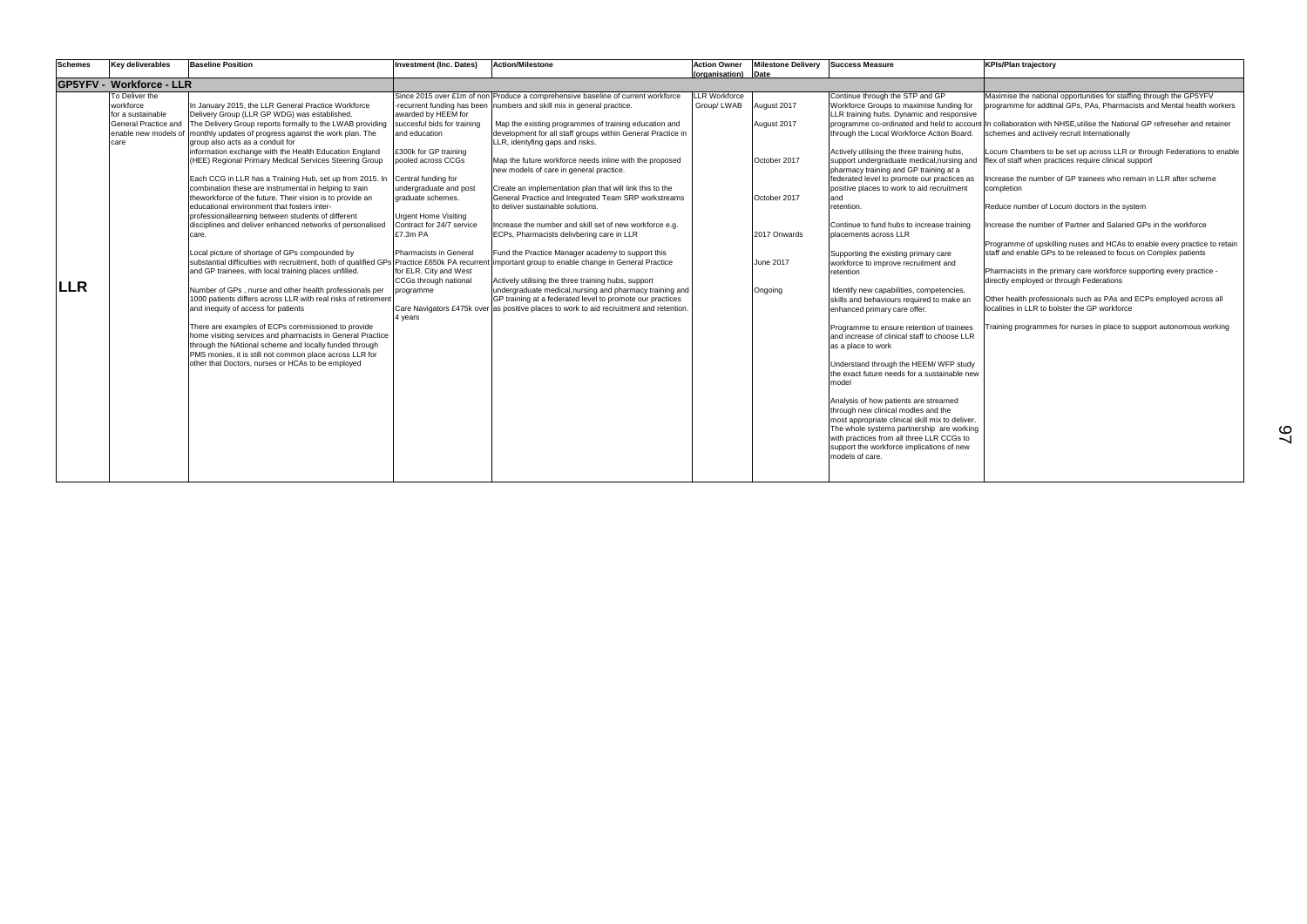| <b>KPIs/Plan trajectory</b>                                                                                                                |  |  |  |  |  |
|--------------------------------------------------------------------------------------------------------------------------------------------|--|--|--|--|--|
|                                                                                                                                            |  |  |  |  |  |
| Scheme progressing and completed on time in line within financial<br>allocation.                                                           |  |  |  |  |  |
|                                                                                                                                            |  |  |  |  |  |
| Build completed by April 19.                                                                                                               |  |  |  |  |  |
|                                                                                                                                            |  |  |  |  |  |
| Review forward plan trajectories for population growth and new housing<br>developments to proactively plan for primary health care estate. |  |  |  |  |  |

|                                    |                                                                                                                                                                                                                                                                  |                                                                                                                                                                                                                                                                                                                                                                                                                                                                                                                                                                                                                                                                                                                                                                                                                                                                                                                                                                                                    |                                                                                                                                                                                                                                                                                       |                                                                                                                                                                                                                                                                                                                                                 | <b>Action Owner</b>             | <b>Milestone Delivery</b>                  |                                                                                                                                                                                                                                  |                                                                          |
|------------------------------------|------------------------------------------------------------------------------------------------------------------------------------------------------------------------------------------------------------------------------------------------------------------|----------------------------------------------------------------------------------------------------------------------------------------------------------------------------------------------------------------------------------------------------------------------------------------------------------------------------------------------------------------------------------------------------------------------------------------------------------------------------------------------------------------------------------------------------------------------------------------------------------------------------------------------------------------------------------------------------------------------------------------------------------------------------------------------------------------------------------------------------------------------------------------------------------------------------------------------------------------------------------------------------|---------------------------------------------------------------------------------------------------------------------------------------------------------------------------------------------------------------------------------------------------------------------------------------|-------------------------------------------------------------------------------------------------------------------------------------------------------------------------------------------------------------------------------------------------------------------------------------------------------------------------------------------------|---------------------------------|--------------------------------------------|----------------------------------------------------------------------------------------------------------------------------------------------------------------------------------------------------------------------------------|--------------------------------------------------------------------------|
| <b>Schemes</b>                     | <b>Key deliverables</b>                                                                                                                                                                                                                                          | <b>Baseline Position</b>                                                                                                                                                                                                                                                                                                                                                                                                                                                                                                                                                                                                                                                                                                                                                                                                                                                                                                                                                                           | <b>Investment (Inc. Dates)</b>                                                                                                                                                                                                                                                        | <b>Action/Milestone</b>                                                                                                                                                                                                                                                                                                                         | (organisation)                  | Date                                       | <b>Success Measure</b>                                                                                                                                                                                                           | <b>KPIs/Plan trajectory</b>                                              |
| <b>GPFV - Infrastructure - LLR</b> |                                                                                                                                                                                                                                                                  |                                                                                                                                                                                                                                                                                                                                                                                                                                                                                                                                                                                                                                                                                                                                                                                                                                                                                                                                                                                                    |                                                                                                                                                                                                                                                                                       |                                                                                                                                                                                                                                                                                                                                                 |                                 |                                            |                                                                                                                                                                                                                                  |                                                                          |
|                                    | terms of bringing<br>existing primary<br>medical facilities up to<br>date, addressing the<br>growth in the number<br>of new homes and<br>associated population<br>and in ensuring there<br>are appropriate<br>facilities to support<br>the health care<br>system | Investment in primary The LLR PCTs and CCGs have undertaken a number of<br>care premises both in estates reviews over the last few years that have provided<br>the information required to support the overall Estates<br>Strategy.<br>Estate condition survey information was used to support the<br>decision making for investment using the national Estates<br>and Technology Transformation Fund (ETTF) process.<br>The geographical size and rurality in the county is very<br>different to that of Leicester City CCG and as such impacts<br>on the current and future model of care. Across WLCCG<br>transformation across and ELRCCG there are 9 community hospitals providing a<br>mixture of inpatient beds, community nursing and therapy<br>services and elective care outpatient appointments,<br>diagnostiic investigations and treatments. These facilities<br>are very variable in terms of the quality of the estate<br>condition, but many are under-utilised, often have small | Funding of up to £7m<br>capital for 11 projects which<br>will be delivered over the<br>next 4 years.<br>Revenue consequences to<br>be met by the CCGs upon<br>completion of the projects to<br>include an abatement to<br>reflect the capital<br>contribution made by NHS<br>England. | ETTF Cohort 1 - Business case approved (18.11.16)<br>Completion and ongoing due diligence to ensure value for<br>money and adherence to required timescale.<br><b>ETTF Cohort 2</b><br>Work with NHS England to support development of the<br>business case for the 10 schemes in cohort 2.<br>Review and approval of the business case by PCCC | <b>WLCCG</b><br><b>LLR CCGs</b> | Apr-17<br>On-going<br>April - October 2017 | Build completed in line with NHS Enlgand<br>expectations.<br>Completion of schemes supported through<br>ETTF.<br>A number of premises improvement<br>schemes approved outside of ETTF capital<br>investment.                     | Scheme progressing and co<br>allocation.<br>Build completed by April 19. |
| <b>LLR</b>                         |                                                                                                                                                                                                                                                                  | isolated wards which cause sustainability issues, and are<br>often not fit for 21st century health care delivery.                                                                                                                                                                                                                                                                                                                                                                                                                                                                                                                                                                                                                                                                                                                                                                                                                                                                                  | Maximise use of S106<br>funding supports local<br>priorities and the CCG<br>continues to access new<br>funding relating to housing<br>growth.                                                                                                                                         | Due diligence to ensure value for money and adherance to<br>required timescales.<br><b>ETTF Cohort 3</b><br>Work with scheme identified as cohort 3 to review funding<br>options.<br>Continue to support practices not successful through<br>funding, ensuring approved ETTF where relevent accessing S106.                                     |                                 | October 2017<br>Ongoing<br>Ongoing         | National alternative funding to be identified.<br>Increase investment in primary care estate<br>through outside funding mechanisms e.g.<br>s106.<br>Primary care capacity not adversely affected<br>by new housing developments. | Review forward plan trajecto<br>developments to proactively              |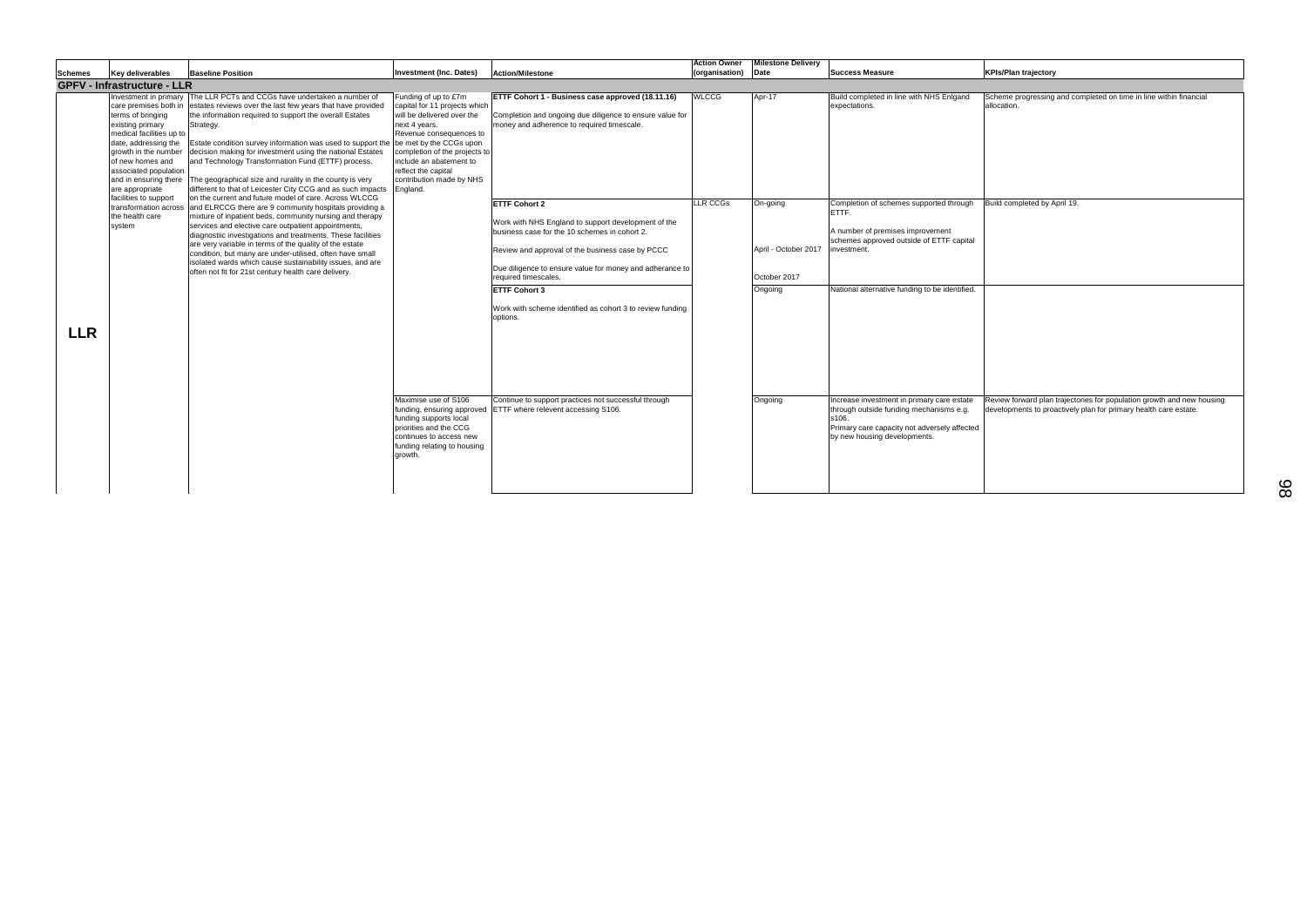| <b>Success Measure</b>                                                                                                                                                                                                                                                                | <b>KPIs/Plan trajectory</b>                                                                                                                                                                                                      |
|---------------------------------------------------------------------------------------------------------------------------------------------------------------------------------------------------------------------------------------------------------------------------------------|----------------------------------------------------------------------------------------------------------------------------------------------------------------------------------------------------------------------------------|
|                                                                                                                                                                                                                                                                                       |                                                                                                                                                                                                                                  |
| Electronic Care data set available to care<br>professionals in the following areas:<br>Children<br>Dementia<br>Frailty<br>Cancer<br>LTCs<br><b>Planned Care</b><br>Mental Health<br>Extended rollout of MIG - LLR Adult Social<br>Care, LOROS, LPT and Integrated Point of<br>Access. | March 2017 full rollout to all LLR practices.<br>March 2018 extended access to core clinical dataset from Primary Care<br>Electronic Records.                                                                                    |
| Common electronic platform approach in                                                                                                                                                                                                                                                | Year Two 4 clinical system hubs.                                                                                                                                                                                                 |
| place for all LLR hubs.<br>chosen single platform                                                                                                                                                                                                                                     | Year Three 3 clinical system hubs.<br>100% of LLR GP practices effectively using a Year One 18 Proposed clinical system changes<br>Year Two 20 Proposed clinical system changes<br>Year Three 7 Proposed clinical system changes |
|                                                                                                                                                                                                                                                                                       | Targeted cohorts of patient able to undertake Year Two All LLR practices have 25 self management devices.                                                                                                                        |
| Level 1 Diagnosis and Self-Management in<br>the community.                                                                                                                                                                                                                            | Year Three Open API standards defined and in use with clinical<br>systems                                                                                                                                                        |

|                             |                                                                                                                                                                                                                                                                                                                                                                                                                                                                                                                                                                                                                                                                                                    |                                                                                                                                                                                                                                                                                                                                                                    |                                                                |                                                                                                                                                                                                                                                                                                                                                 | <b>Action Owner</b>                 | <b>Milestone Delivery</b>                             |                                                                                                                                                                                                                                                                                                            |                                                                                             |
|-----------------------------|----------------------------------------------------------------------------------------------------------------------------------------------------------------------------------------------------------------------------------------------------------------------------------------------------------------------------------------------------------------------------------------------------------------------------------------------------------------------------------------------------------------------------------------------------------------------------------------------------------------------------------------------------------------------------------------------------|--------------------------------------------------------------------------------------------------------------------------------------------------------------------------------------------------------------------------------------------------------------------------------------------------------------------------------------------------------------------|----------------------------------------------------------------|-------------------------------------------------------------------------------------------------------------------------------------------------------------------------------------------------------------------------------------------------------------------------------------------------------------------------------------------------|-------------------------------------|-------------------------------------------------------|------------------------------------------------------------------------------------------------------------------------------------------------------------------------------------------------------------------------------------------------------------------------------------------------------------|---------------------------------------------------------------------------------------------|
| <b>Schemes</b>              | <b>Key deliverables</b>                                                                                                                                                                                                                                                                                                                                                                                                                                                                                                                                                                                                                                                                            | <b>Baseline Position</b>                                                                                                                                                                                                                                                                                                                                           | <b>Investment (Inc. Dates)</b>                                 | <b>Action/Milestone</b>                                                                                                                                                                                                                                                                                                                         | (organisation)                      | <b>Date</b>                                           | <b>Success Measure</b>                                                                                                                                                                                                                                                                                     | <b>KPIs/Plan trajectory</b>                                                                 |
| <b>GPFV - IM&amp;T- LLR</b> |                                                                                                                                                                                                                                                                                                                                                                                                                                                                                                                                                                                                                                                                                                    |                                                                                                                                                                                                                                                                                                                                                                    |                                                                |                                                                                                                                                                                                                                                                                                                                                 |                                     |                                                       |                                                                                                                                                                                                                                                                                                            |                                                                                             |
| <b>LLR</b>                  | <b>Interoperability and Record Sharing</b><br>Integrating and improving data flows,<br>ways of working, standardised codes,<br>protocols and flags in as many systems<br>professionals and carers access to all<br>data, information and knowledge they<br>need through real time system<br>integration.<br>Focus on the following:<br>TPP SystmOne<br>Medical Interoperability Gateway (MIG)<br>Solution<br>· Summary Care Record (SCR)                                                                                                                                                                                                                                                           | MIG V.1 with 10 Summary screens currently<br>in place and used across scheduled care<br>clinical setting.<br>as the integration technology allows. Care 100% ISAs signed and activated across LLR.<br>100% EDSM practice activation across LLR.<br>100% SCR V.1 practice activation across<br>LLR.                                                                 | £420k (ETTF 16/17 funding) across LLR<br>Funding to be sourced | Define Minimum data set for SystmOne and EMISWeb<br>Process map EPaCCS current and future processes<br>Develop data entry templates for Systmone and Emis Web<br>SCR v2.1 Rollout period<br>MIG V.2.1 data set development commissioned<br>MIG V.2.1 rollout<br>ISA refresh and update<br>Wider rollout to Health and Social Care Organisations | LLR STP GP<br><b>IM&amp;T Group</b> | Jan-17<br>Feb-17<br>Mar-17<br>Apr-17<br><b>Jul-18</b> | Dec-16 Electronic Care data set available to care<br>professionals in the following areas:<br>Children<br>Dementia<br>Frailty<br>Cancer<br>.TCs<br>Planned Care<br><b>Mental Health</b><br>Mar-17 Extended rollout of MIG - LLR Adult Social<br>Mar-18 Care, LOROS, LPT and Integrated Point of<br>Access. | March 2017 full rollor<br>March 2018 extende<br>Electronic Records.                         |
|                             | System Integration and joint working<br>hubs<br>Sharing of clinical information<br>electronically. Focus around Health care<br>hub (Hub and Spoke Type Working)<br>providing LLR 7 day services led by a<br>number GP federations supporting<br>collaborative working and also wider<br>provider partners across LLR footprint<br>involved in clinical workstream redesign.<br>Continue supporting practices to migrate<br>as part of the local transition towards a<br>footprint wide clinical system estate<br>towards a single interoperable platform ir<br>line with GPSoC.                                                                                                                    | Current 4 clinical hubs in the LCCCG<br>operating on SystemOne community<br>modules.<br>Baseline as at Feb 2017.<br>WLCCG Clinical Systems: 30 SystmOne / 18<br>EMISWeb<br>ELRCCG Clinical Systems: 20 SystmOne / 13<br>EMISWeb<br>LCCCG Clinical Systems: 58 SystmOne / 1<br>EMISWeb<br>Number of practices migrated from EMIS<br>WEB to SystmOne in $16/17 = 12$ | £522k (ETTF 16/17 funding)                                     | Single system platform for all LLR hubs<br>Interoperability of clinical systems through API<br>developments.<br>LR CCG demographic areas to move to a single<br>nteroperable platform.                                                                                                                                                          |                                     | $Jan-18$<br>Mar-20                                    | Mar-20 Common electronic platform approach in<br>place for all LLR hubs.<br>100% of LLR GP practices effectively using a Year One 18 Propose<br>chosen single platform                                                                                                                                     | Year Two 4 clinical s<br>Year Three 3 clinical<br>Year Two 20 Propos<br>Year Three 7 Propos |
|                             | <b>Technology Enabled Patient Self</b><br>Management<br>Consistent remote device technology<br>rollout across LLR underpinned by<br>supporting GP practices and Patients<br>through robust LLR wide business<br>change in order to enhance patient<br>choice in how they access primary care<br>services. Improve the outcomes for the<br>local patient population by enhancing the<br>practice offering through the use of a<br>locally tailored and effective technology<br>solution through deployment of electronic<br>health monitoring devices to high risk<br>patient cohorts and associated mobile<br>phone health applications to enable<br>patients to take control of their conditions. | Experience of electronic self-management<br>technology in relation to blood pressure<br>monitoring through undertaking a pilot project<br>in 2014 / 15 using the Flo Telehealth system.                                                                                                                                                                            | Funding to be sourced                                          | Early technology feasibility investigation<br>Planning and Design with GP's and Patients<br>Deployment of electronic monitoring devices to LLR<br>practices<br><b>Patient Access</b><br>Automated data transfer from device to clinical systems.<br>Introduction of 3rd party apps via Open API's                                               |                                     | $Jul-18$<br>Mar-19<br>Aug-19<br>Dec-19<br>Mar-20      | Mar-18 Targeted cohorts of patient able to undertake<br>Level 1 Diagnosis and Self-Management in<br>he community.                                                                                                                                                                                          | Year Two All LLR pra<br>Year Three Open AP<br>systems                                       |